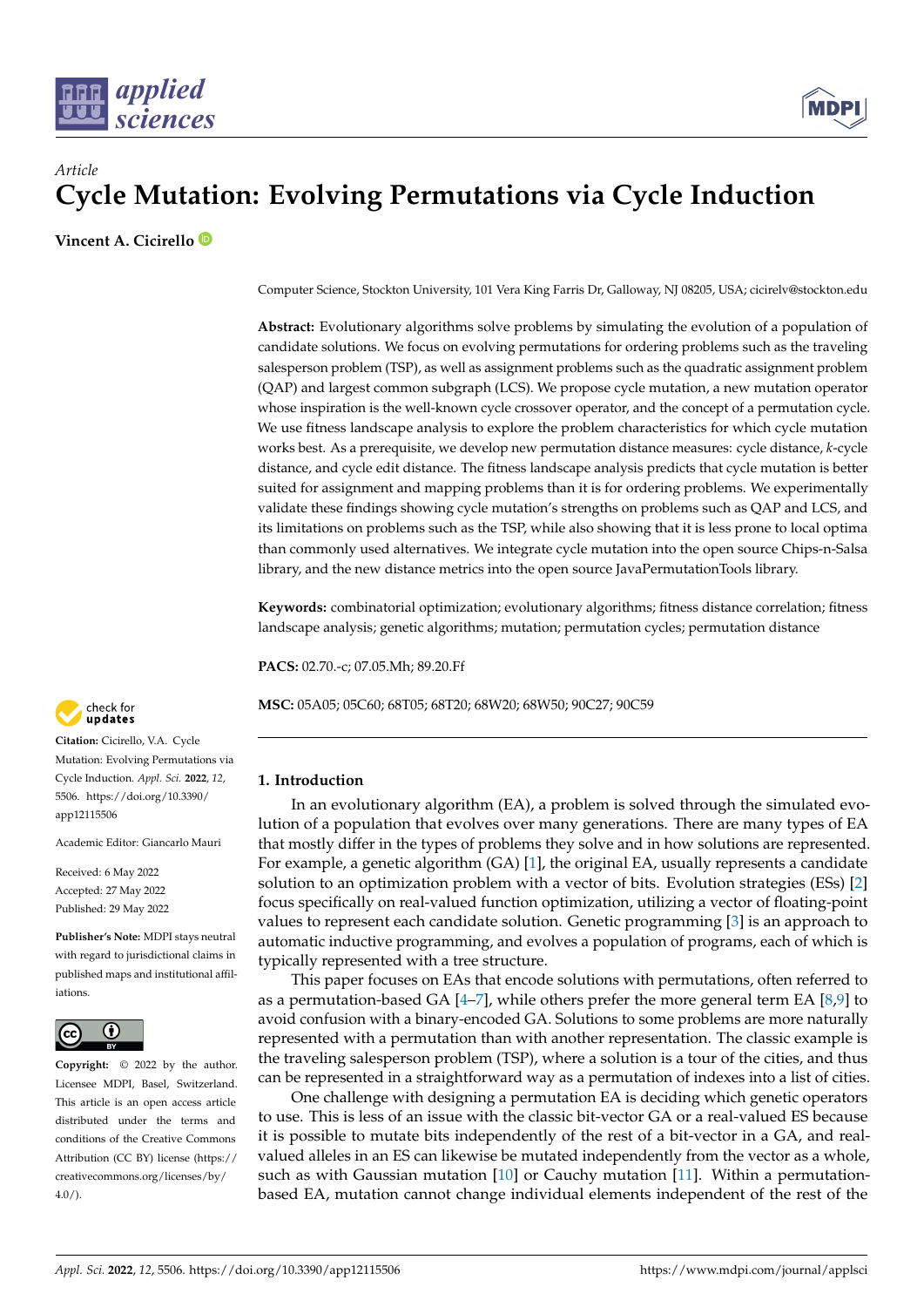permutation. For example, in the permutation  $[2, 4, 0, 3, 1]$  of the first five integers, we cannot mutate one value in isolation or it leads to an invalid permutation. Crossover cannot naively exchange parts of parents. For example, if one parent is as above, and the other is [4, 2, 1, 0, 3], exchanging the second and third elements between the parents leads to two invalid permutations,  $[2, 2, 1, 3, 1]$  and  $[4, 4, 0, 0, 3]$ . Thus, for permutations, mutation and crossover must consider the overall structure to ensure a valid encoding.

As a consequence, many mutation and crossover operators exist for permutations. The suitability of each depends upon the characteristics of the permutation that most significantly impacts solution fitness for the problem at hand, such as absolute element positions, relative element positions, or element precedences [\[12,](#page-23-2)[13\]](#page-23-3). Only relative positions matter to fitness of a TSP solution. For example, if cities *i* and *j* are adjacent in the permutation, then the solution includes the edge (*i*, *j*) regardless of where the pair of cities appears. The absolute element positions are most important for other problems, such as the largest common subgraph (LCS). The LCS is an NP-hard [\[14\]](#page-23-4) optimization problem involving finding a one-to-one mapping between the vertex sets of a pair of graphs to maximize the number of edges of the common subgraph implied by the mapping. As a permutation problem, one holds the vertexes of one graph in a fixed order, and a permutation of the vertexes of the other graph represents a mapping. The absolute index of a vertex in the permutation therefore corresponds to the vertex it is mapped to in the other graph.

Mutation for permutations is most often one of swap mutation, insertion mutation, reversal mutation, or scramble mutation [\[15\]](#page-23-5). There are many permutation crossover operators that focus on maintaining different characteristics of the parents, including order crossover [\[16\]](#page-23-6), non-wrapping order crossover [\[17\]](#page-23-7), uniform order-based crossover [\[18\]](#page-23-8), partially matched crossover [\[19\]](#page-23-9), uniform partially matched crossover [\[20\]](#page-23-10), precedence preservative crossover [\[21\]](#page-23-11), edge assembly crossover [\[22](#page-23-12)[,23\]](#page-23-13), and cycle crossover (CX) [\[24\]](#page-23-14).

The central aim of this paper is development of a mutation operator for permutations that (a) is characterized by small random perturbations on average, (b) has a large neighborhood size, and (c) is tunable. These properties enable focused search with improved handling of local optima. No such mutation operators currently exist for permutations. For bit-vectors, the standard bit-flip mutation satisfies all of these properties. For example, the bit-flip mutation rate *M* is usually set to a low value for a small average number of bits flipped, but can be tuned for problems where greater mutation is beneficial, and as long as *M* is non-zero, the neighborhood includes all other bit-vectors. Similarly, Gaussian mutation in an ES satisfies all of these properties, with a tunable parameter, the standard deviation of the Gaussian. All existing permutation mutation operators have a fixed neighborhood size, which in most cases is small, that depends only on permutation length.

To achieve this aim, we present a new mutation operator called cycle mutation, which relies on the concept of a permutation cycle and is inspired by CX. Rather than operating on two parents as CX does, cycle mutation instead mutates a single member of the population. Thus, it is also applicable to non-population metaheuristics such as simulated annealing (SA) [\[25–](#page-23-15)[27\]](#page-23-16). We develop two variations of cycle mutation, Cycle(*kmax*) and Cycle(*α*), offering two ways of addressing locally optimal solutions.

To formally demonstrate that cycle mutation achieves the target properties of large neighborhood but small average changes, we conduct a fitness landscape analysis of cycle mutation, and other permutation mutation operators for three NP-hard optimization problems [\[14\]](#page-23-4), the TSP, the LCS, and the quadratic assignment problem (QAP). The fitness landscape analysis predicts that cycle mutation likely performs well for assignment and mapping problems, such as LCS and QAP, where absolute positions directly affect fitness, but that it may be less well-suited to relative ordering problems such as the TSP. We use fitness distance correlation (FDC) [\[28\]](#page-23-17), which requires a measure of distance between solutions that corresponds to the operator under analysis. Appropriate measures of distance exist for the operators to which we compare. However, no existing permutation distance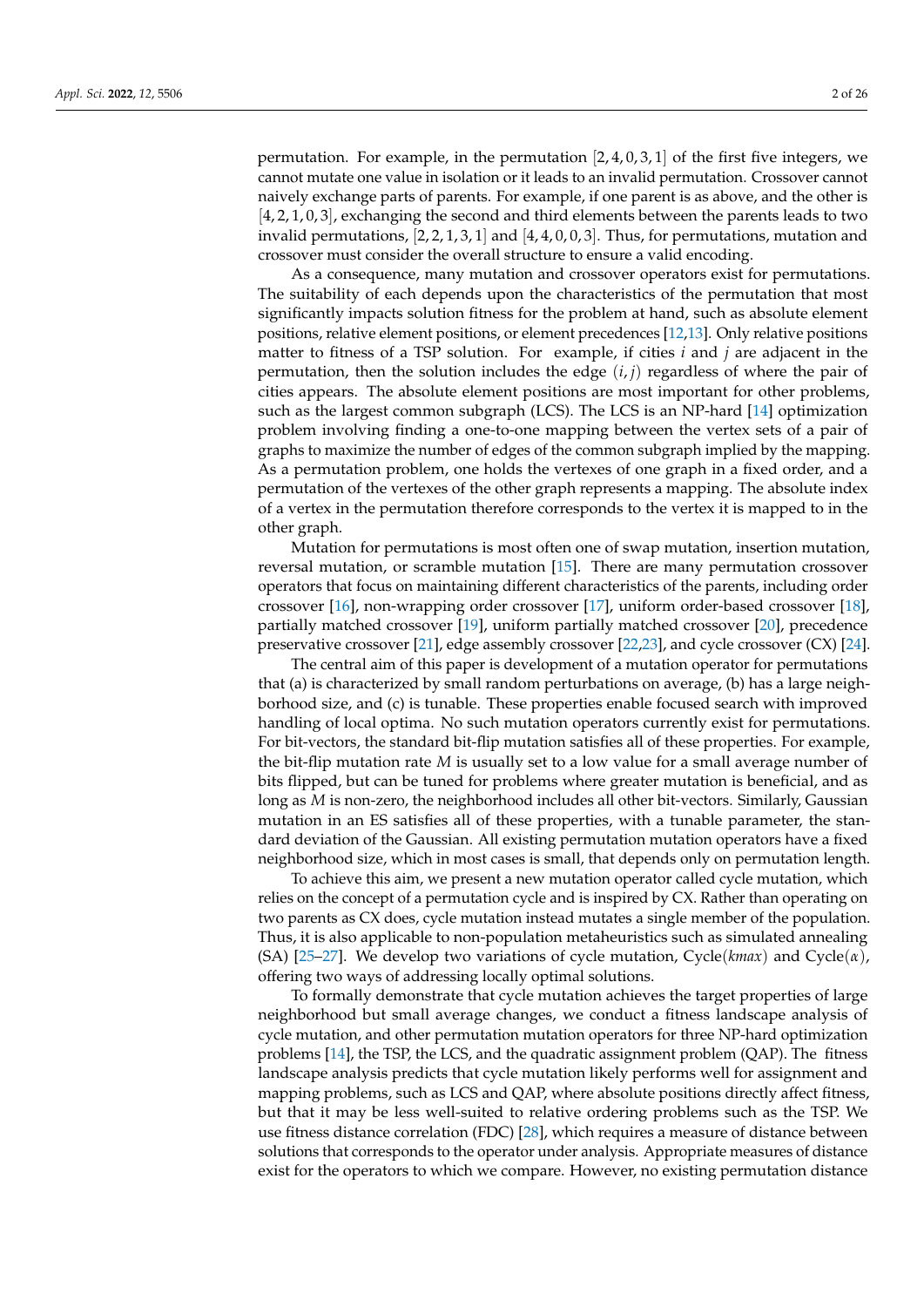functions are suitable for the new cycle mutation. Therefore, we introduce three new permutation distance measures: cycle distance, *k*-cycle distance, and cycle edit distance.

To validate the new cycle mutation, we experiment with the LCS, QAP, and TSP, comparing cycle mutation with commonly used permutation mutation operators within a  $(1 + 1)$ -EA as well as within SA. The results support the predictions of the fitness landscape analysis, demonstrating the efficacy of cycle mutation for assignment problems such as LCS and QAP, while also showing that cycle mutation is inferior to alternatives for the TSP where relative element positions are more important than absolute locations. The experiments also show that the  $Cycle(\alpha)$  variation is especially effective at escaping local optima.

A secondary aim of this research is to enable reproducibility [\[29\]](#page-23-18), as well as to advance the state of practice. Therefore, we integrate our Java implementation of cycle mutation into the open source Chips-n-Salsa library [\[30\]](#page-23-19), and cycle distance, *k*-cycle distance, and cycle edit distance into the open source JavaPermutationTools library [\[31\]](#page-23-20). Chips-n-Salsa is a library for stochastic and adaptive local search as well as EAs. JavaPermutationTools is a library for computation on permutations and sequences, with a focus on measures of distance. We also disseminate the source code for the fitness landscape analysis and experiments, as well as the raw and processed experiment data, on GitHub [\(https://github.](https://github.com/cicirello/cycle-mutation-experiments) [com/cicirello/cycle-mutation-experiments,](https://github.com/cicirello/cycle-mutation-experiments) accessed on 26 May 2022).

We begin by introducing necessary background in Section [2.](#page-2-0) We proceed with our methods in Section [3,](#page-5-0) including deriving the new cycle mutation and distance metrics, as well as performing the fitness landscape analysis. Results are presented in Section [4.](#page-17-0) We wrap up with a discussion and conclusions in Section [5](#page-21-0) including discussing insights into the situations where the new cycle mutation is likely to excel.

## <span id="page-2-0"></span>**2. Background**

This section provides background on common mutation operators for permutations (Section [2.1\)](#page-2-1); permutation cycles (Section [2.2\)](#page-2-2), which is the theoretical basis for the new cycle mutation; the CX operator (Section [2.3\)](#page-3-0) on which the new cycle mutation is based; and NP-hard combinatorial optimization problems (Section [2.4\)](#page-3-1) used later in this article.

## <span id="page-2-1"></span>*2.1. Permutation Mutation Operators*

We later compare cycle mutation to the most common permutation mutation operators, including the following. Swap picks two different elements uniformly at random and exchanges their locations within the permutation. All other elements remain in their current positions. Insertion picks an element uniformly at random, removes it from the permutation, and reinserts it at a different position chosen uniformly at random. This has the effect of shifting all elements between the removal and insertion points. Reversal (also known as inversion) reverses the order of a subsequence of the permutation, where the end points are chosen uniformly at random. Scramble (also known as shuffle) randomizes the order of a subsequence of the permutation, where the end points of the subsequence are chosen uniformly at random. Scramble is the most disruptive of these operators.

Prior fitness landscape analyses (e.g., [\[32\]](#page-23-21)) show that swap strongly dominates when absolute positions are most important to fitness; reversal is best for relative positions with undirected edges, followed by insertion and swap, but reversal performs poorly with directed edges; and insertion is best when element precedences most greatly affect fitness.

## <span id="page-2-2"></span>*2.2. Permutation Cycles*

Cycle mutation relies upon the concept of a permutation cycle [\[33\]](#page-23-22). Align two permutations such that corresponding positions are vertically adjacent, such as

<span id="page-2-3"></span>
$$
p_1 = [0, 1, 2, 3, 4, 5, 6, 7, 8, 9]
$$
  
\n
$$
p_2 = [2, 3, 0, 5, 6, 7, 8, 9, 4, 1].
$$
\n(1)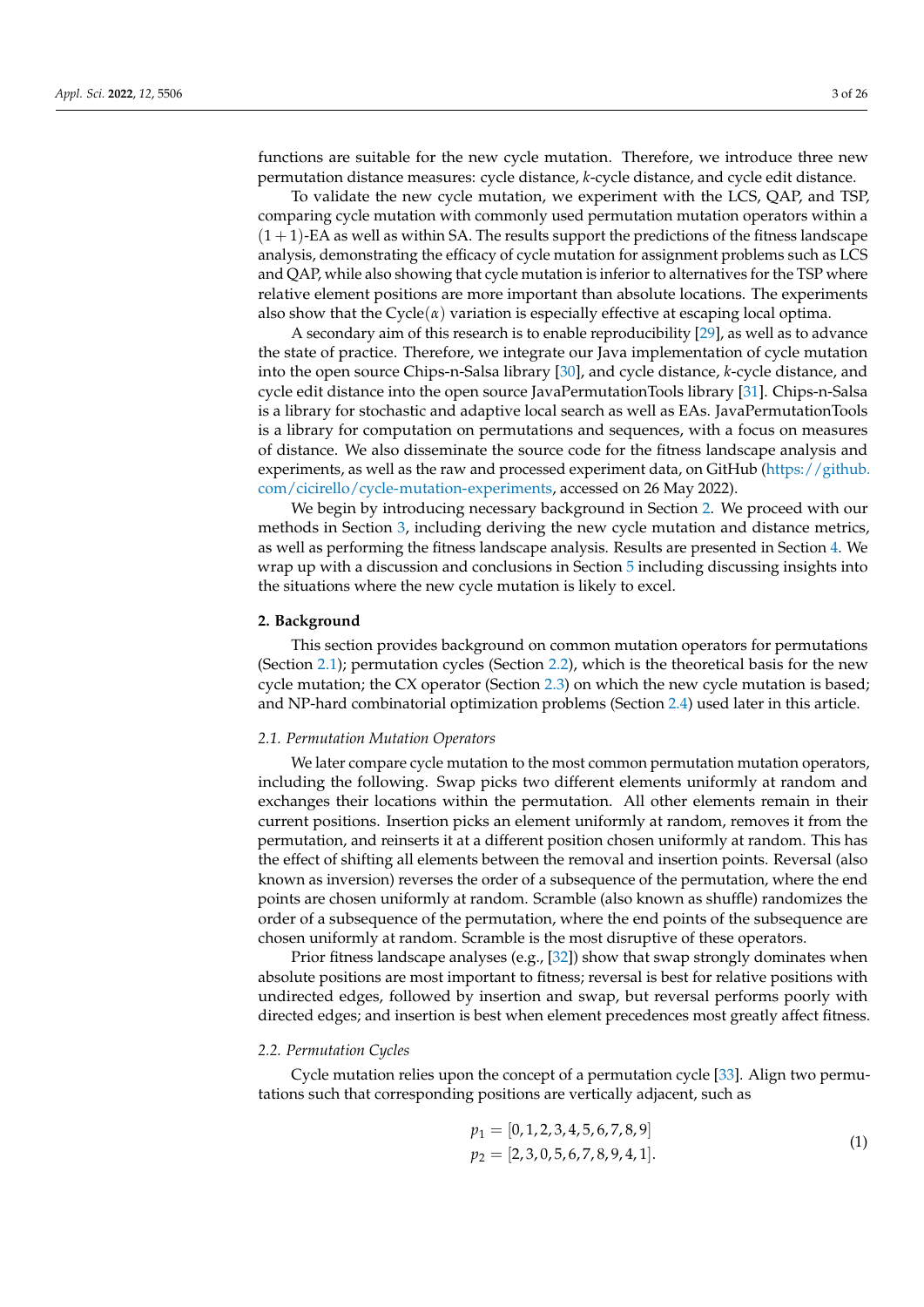Consider a directed graph with one vertex for each element. In this example, the hypothetical graph has 10 vertexes. Corresponding positions define directed edges. For example,  $p_1$  and  $p_2$  have 0 and 2 at the beginning, respectively, which implies an edge from vertex 0 to vertex 2. Thus, the directed edges of the graph induced by  $p_1$  and  $p_2$  are

$$
\{(0,2), (1,3), (2,0), (3,5), (4,6), (5,7), (6,8), (7,9), (8,4), (9,1)\}.
$$
 (2)

A permutation cycle is a cycle in this graph. Thus, in this example, there are three permutation cycles, consisting of the following sets of vertexes:

<span id="page-3-2"></span>
$$
\{0,2\}, \{1,3,5,7,9\}, \{4,6,8\}.\tag{3}
$$

## <span id="page-3-0"></span>*2.3. Cycle Crossover (CX)*

The CX [\[24\]](#page-23-14) operator creates two children from two parents as follows. It first selects an index into one parent uniformly at random. It computes the permutation cycle for the pair of parents that includes the chosen element. Child  $c<sub>1</sub>$  receives the positions of the elements that are in the cycle from  $p_2$  and the positions of the other elements from  $p_1$ . Likewise, child  $c_2$  receives the positions of the elements that are in the cycle from  $p_1$ and the positions of the others from  $p_2$ . The runtime to apply CX is  $\Theta(n)$ , where *n* is the permutation length.

Consider an example where the parents are the permutations of Equation [\(1\)](#page-2-3), which consist of three permutation cycles (see Equation [\(3\)](#page-3-2)). The result of CX depends upon the random starting element. If element 0 or 2 begins the cycle, then the children are:

$$
c_1 = [2, 1, 0, 3, 4, 5, 6, 7, 8, 9]
$$
  
\n
$$
c_2 = [0, 3, 2, 5, 6, 7, 8, 9, 4, 1].
$$
\n(4)

If one of the elements  $\{1, 3, 5, 7, 9\}$  begins the cycle, then the children are:

$$
c_1 = [0, 3, 2, 5, 4, 7, 6, 9, 8, 1]
$$
  
\n
$$
c_2 = [2, 1, 0, 3, 6, 5, 8, 7, 4, 9].
$$
\n(5)

Otherwise, if one of the elements  $\{4, 6, 8\}$  begins the cycle, then the children are:

$$
c_1 = [0, 1, 2, 3, 6, 5, 8, 7, 4, 9]
$$
  
\n
$$
c_2 = [2, 3, 0, 5, 4, 7, 6, 9, 8, 1].
$$
\n(6)

Since the starting element is chosen uniformly at random, larger cycles are chosen with greater probability. In this example, the probability of generating the first pair of children above is 0.2, while the probability of generating the second pair of children is 0.5, and the probability of generating the last pair of children is 0.3.

One characteristic of CX is that every element of each child has its absolute position within the permutation from one or the other of the two parents. In this way, it is particularly well suited to permutation problems where absolute position has greatest effect on fitness, since the children are inheriting absolute element position from the parents.

## <span id="page-3-1"></span>*2.4. Test Problems*

We now provide background on the TSP, QAP, and LCS, which are NP-hard combinatorial optimization problems used in the fitness landscape analysis and experiments.

## 2.4.1. TSP

In the TSP, a salesperson must complete a tour of *n* cities to minimize total cost, usually distance traveled. The cities are vertexes of a completely connected graph. A tour is a simple cycle that includes all *n* vertexes. The NP-complete decision variant of the TSP asks whether a tour exists with cost at most *C*; and the NP-hard optimization problem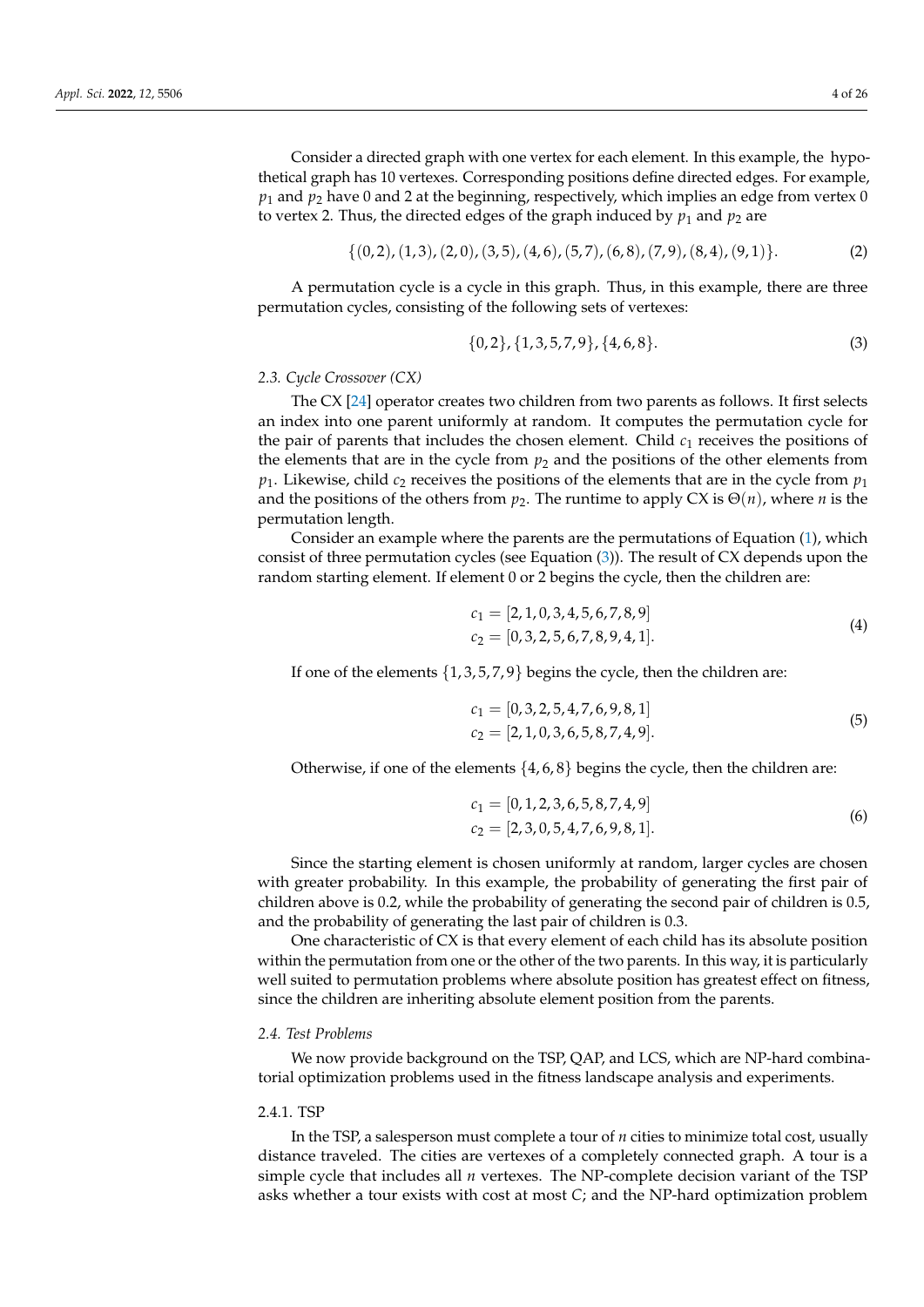seeks the minimum cost tour [\[14\]](#page-23-4). The TSP is widely studied and is perhaps the most common combinatorial optimization problem in experimental studies. It has been used in machine learning [\[34](#page-23-23)[,35\]](#page-23-24), ant colony optimization [\[36,](#page-24-0)[37\]](#page-24-1), GA [\[19](#page-23-9)[,24,](#page-23-14)[38,](#page-24-2)[39\]](#page-24-3), other forms of EA [\[22,](#page-23-12)[23,](#page-23-13)[40\]](#page-24-4), and other metaheuristics [\[41–](#page-24-5)[45\]](#page-24-6). There are variations of the problem, such as the asymmetric TSP (ATSP), where the cost of using an edge differs depending upon the direction of travel along the edge [\[46,](#page-24-7)[47\]](#page-24-8). Some variations include problem domain characteristics, such as in delivery route planning [\[43\]](#page-24-9) and wireless sensor networks [\[48\]](#page-24-10).

## 2.4.2. QAP

The formal definition of the QAP is as follows. We are given an *n* by *n* cost matrix *C*, and an *m* by *m* distance matrix *D*, such that  $m \geq n$ . The NP-complete decision version of the problem [\[14\]](#page-23-4) asks the question, for a given bound *B*: Does there exist a one-to-one function  $f : \{0, 1, ..., n-1\} \to \{0, 1, ..., m-1\}$ , such that:

$$
\sum_{i=0}^{n-1} \sum_{\substack{j=0 \ j \neq i}}^{n-1} C_{i,j} D_{f(i),f(j)} \leq B
$$
 (7)

The NP-hard optimization version of the QAP is to find the one-to-one function  $f: \{0, 1, \ldots, n-1\} \to \{0, 1, \ldots, m-1\}$  that minimizes

$$
\sum_{i=0}^{n-1} \sum_{\substack{j=0 \ j \neq i}}^{n-1} C_{i,j} D_{f(i),f(j)}.
$$
\n(8)

Most authors consider the case when  $n = m$ . This problem is naturally represented with permutations. When  $n = m$ , a solution (i.e., the one-to-one function  $f$ ) is simply represented as a permutation of the integers  $\{0, 1, \ldots, n-1\}$ . In the more general case, a solution is the first *n* integers in a permutation of the integers {0, 1, . . . , *m* − 1}. The QAP is an especially challenging NP-hard optimization problem, where you most often find experimental studies utilizing what seems to be rather small instances (e.g.,  $n < 50$ ). A wide variety of EA, metaheuristics, and heuristic approaches have been proposed for the QAP [\[49–](#page-24-11)[55\]](#page-24-12).

# 2.4.3. LCS

The LCS problem [\[14\]](#page-23-4) is closely related to the subgraph isomorphism problem. In the LCS problem, we are given graphs  $G_1 = (V_1, E_1)$  and  $G_2 = (V_2, E_2)$ , with vertex sets  $V_1$ and  $V_2$ , and edge sets  $E_1$  and  $E_2$ . In the optimization variant of the problem, we must find the graph  $G_3 = (V_3, E_3)$ , such that  $G_3$  is isomorphic to a subgraph of  $G_1$  and  $G_3$  is isomorphic to a subgraph of  $G_2$ , and such that the cardinality of edge set  $|E_3|$  is maximized. This problem is NP-hard. The NP-complete decision variant of the problem asks whether there exists such a graph  $G_3$  such that  $|E_3| \geq K$  for some threshold K.

If  $|V_1| = |V_2|$ , then a solution is represented by a permutation of  $\{0, 1, \ldots, |V_1| - 1\}$ , and more generally the solution is represented by the first  $min(|V_1|, |V_2|)$  integers of a permutation of  $\{0, 1, \ldots, \max(|V_1|, |V_2|) - 1\}$ . Without loss of generality, assume that  $|V_1|$  ≤  $|V_2|$ . For permutation *p* of integers  $\{0, 1, \ldots, |V_2| - 1\}$ , the number of edges  $|E_3|$  in the common subgraph implied by such a permutation is then computed as

$$
|E_3| = \sum_{(u,v)\in E_1} \begin{cases} 1 & \text{if } (p(u), p(v)) \in E_2 \\ 0 & \text{if } (p(u), p(v)) \notin E_2, \end{cases}
$$
(9)

where  $p(u)$  means the element in position *u* of permutation *p*. This is most efficiently implemented if the smaller graph, *G*1, is represented with adjacency lists or by a simple list of ordered pairs as the edge set; and if the larger graph *G*<sup>2</sup> is represented with an adjacency matrix to enable constant time checks for existence of edges.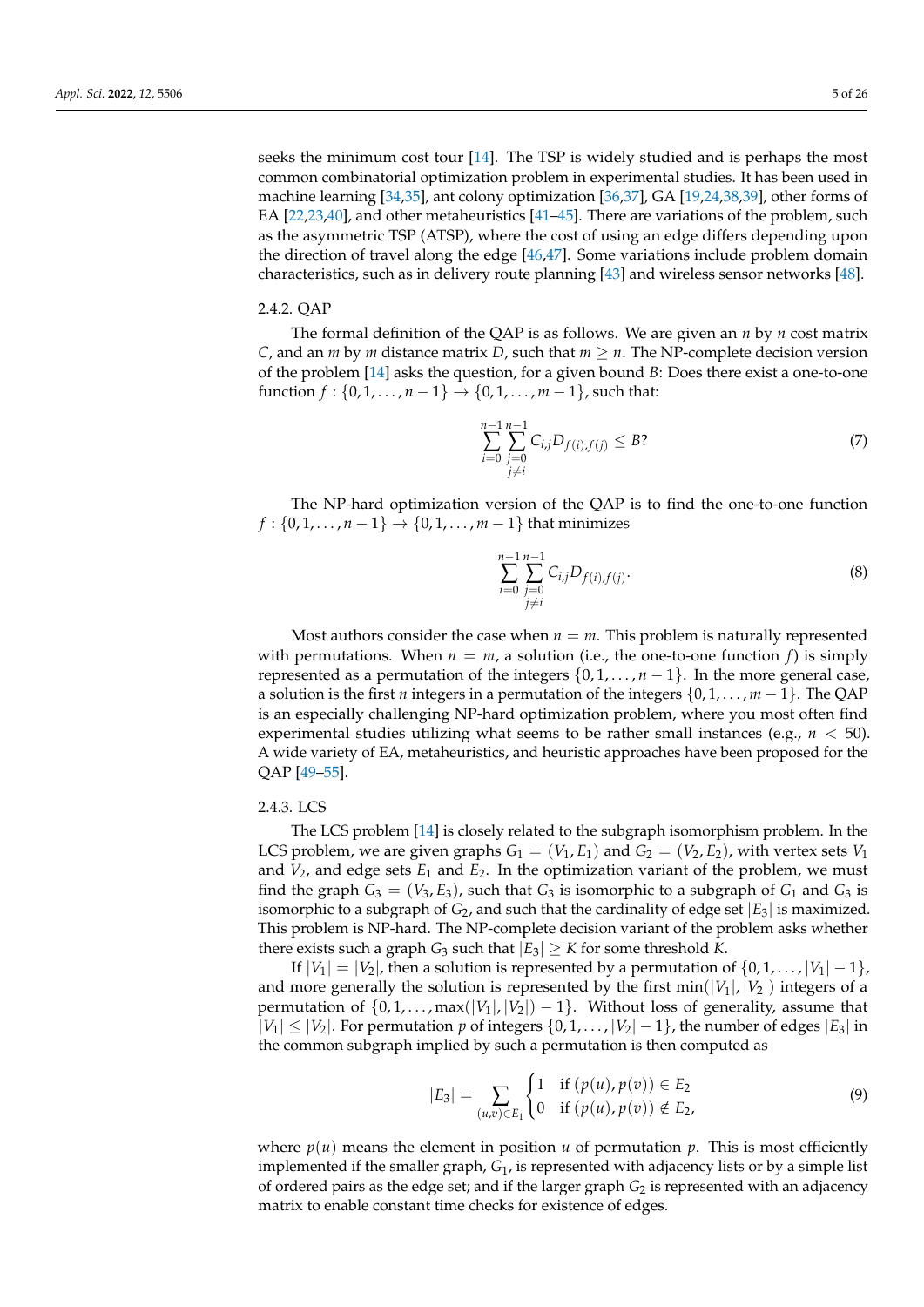Prior approaches to the LCS problem include GA [\[20\]](#page-23-10), hill-climbing [\[56\]](#page-24-13), and heuristic approaches [\[57](#page-24-14)[–59\]](#page-25-0). There are applications of the LCS problem in computer-aided engineering [\[56\]](#page-24-13), software engineering [\[59\]](#page-25-0), protein molecule comparisons [\[58\]](#page-25-1), integrated circuit design [\[57](#page-24-14)[,60\]](#page-25-2), natural language processing [\[61\]](#page-25-3), and cybersecurity [\[62\]](#page-25-4), among others.

## <span id="page-5-0"></span>**3. Methods**

To achieve the objective of a tunable mutation operator with a large neighborhood but small average changes, we derive two forms of the new cycle mutation in Section [3.1.](#page-5-1)

To gain an understanding of the topology of fitness landscapes associated with cycle mutation, we use a variety of fitness landscape analysis tools. This requires measures of permutation distance corresponding to the mutation operators. Ideally, these should be edit distances where the mutation operator is the edit operation. Edit distance is defined as the minimum cost of the edit operations necessary to transform one structure into the other, and originated within the context of string distance [\[63](#page-25-5)[,64\]](#page-25-6). There are many permutation distance measures available in the literature [\[12,](#page-23-2)[13,](#page-23-3)[31](#page-23-20)[,65](#page-25-7)[–68\]](#page-25-8), including several edit distances. However, none of these are suitable for characterizing the distance between permutations within the context of cycle mutation. Therefore, in Section [3.2,](#page-9-0) we derive new measures of permutation distance: cycle distance, cycle edit distance, and *k*-cycle distance.

We then proceed with the fitness landscape analysis in Section [3.3.](#page-12-0) We derive the diameter of the fitness landscapes for both forms of cycle mutation, as well as for other common permutation mutation operators. The diameter of a fitness landscape is the distance between the two furthest points, where distance is the minimum number of applications of the operators to transform one point to the other. Thus, diameter directly relates to neighborhood size, where larger neighborhood corresponds to smaller diameter, providing a means to quantify our objective of a mutation with large neighborhood. The fitness landscape analysis then utilizes FDC, which is the Pearson correlation coefficient between the fitness of solutions, and the distance to the nearest optimal solution [\[28\]](#page-23-17). The FDC analysis uses the TSP, LCS, and QAP problems, so that we can explore the behavior of the cycle mutation operator on a variety of permutation problems. To directly address the objective of mutation with small average changes, the fitness landscape analysis also uses search landscape calculus [\[32\]](#page-23-21), which examines the average local rate of fitness change.

## <span id="page-5-1"></span>*3.1. Cycle Mutation*

We present two variations of cycle mutation. Both forms mutate permutation *p* by inducing a permutation cycle of length *k*. The primary difference between the two versions is in how *k* is chosen. We provide notation and operations shared by the two variations in Section [3.1.1,](#page-5-2) followed by the presentations of the two versions, Cycle(*kmax*) in Section [3.1.2](#page-7-0) and  $Cycle(\alpha)$  in Section [3.1.3,](#page-7-1) and finally a comparison of the asymptotic runtime of the new cycle mutation with commonly used mutation operators in Section [3.1.4.](#page-9-1)

## <span id="page-5-2"></span>3.1.1. Shared Notation and Operations

Let *p* be a permutation of length *n*, such that  $p(i)$  is the element at index *i*. Assume that indexes into *p* are 0-based (i.e., valid indexes are  $\{0, 1, \ldots, n-1\}$ ), as are array indexes. Algorithm [1](#page-5-3) shows pseudocode for the core operation of both variations of cycle mutation. Namely, it induces a cycle in the given permutation *p* from an array of indexes into *p*.

## **Algorithm 1** CreateCycle(*p*, indexes)

```
1: temp \leftarrow p(\text{indexes}|0|)
```

```
2: for i = 1 to n - 1 do
```
3:  $p(\text{indexes}[i-1]) \leftarrow p(\text{indexes}[i])$ 

```
4: p(indexes[n-1]) \leftarrow temp
```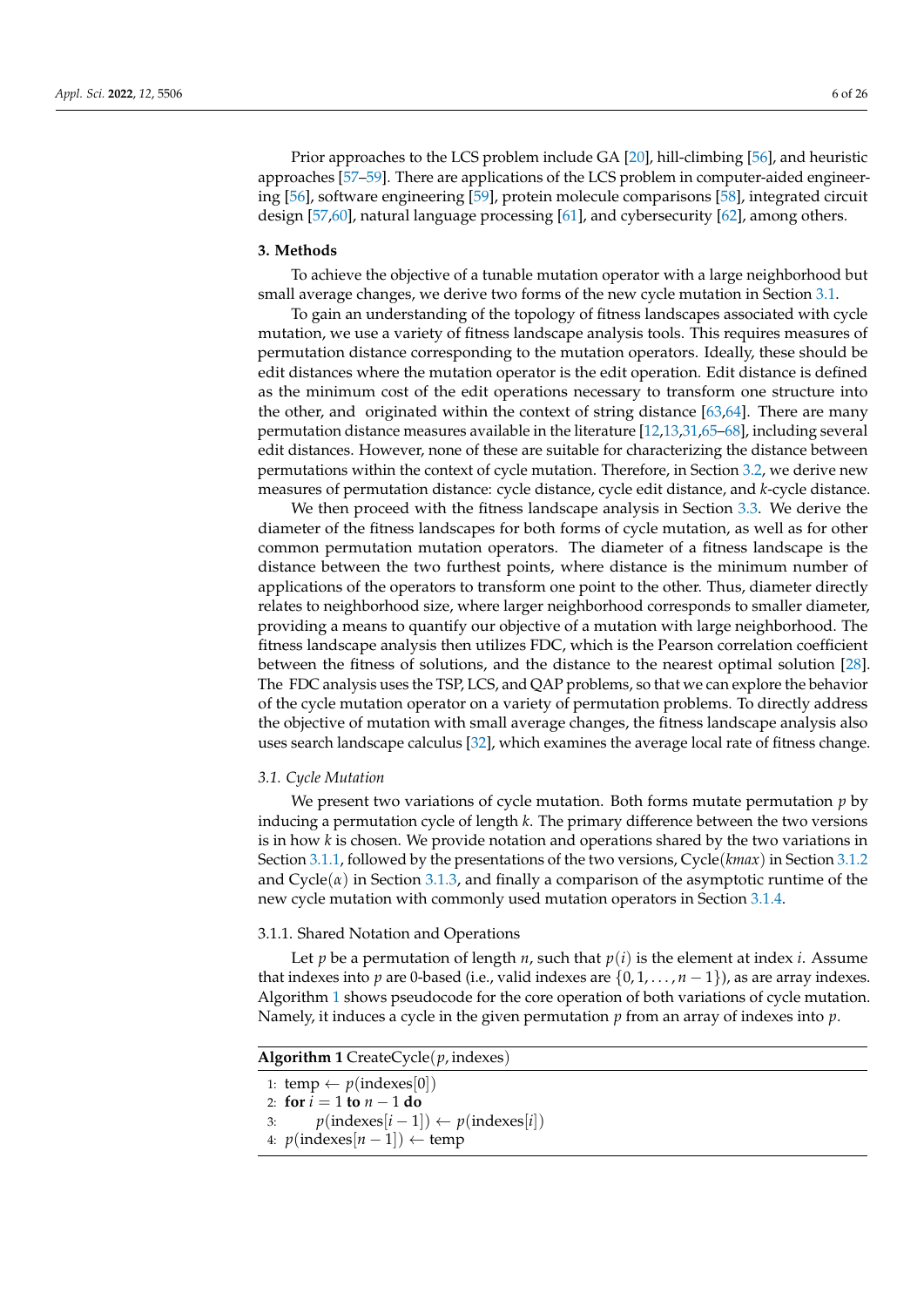As an example of its behavior, consider the following permutation:

$$
p = [2, 6, 0, 5, 3, 8, 7, 9, 4, 1]. \tag{10}
$$

Now consider the following array of indexes into *p*:

$$
indexes = [3, 7, 1, 4]. \t(11)
$$

Executing CreateCycle(*p*, indexes) will produce the permutation *p*' such that  $p'(3) = p(7)$ ,  $p'(7) = p(1)$ ,  $p'(1) = p(4)$ , and  $p'(4) = p(3)$ , resulting in the following:

$$
p' = [2, 3, 0, 9, 5, 8, 7, 6, 4, 1].
$$
\n(12)

The runtime of CreateCycle is linear in the induced cycle length.

One of the steps of cycle mutation requires sampling *k* random indexes into permutation *p* without replacement. Algorithm [2](#page-6-0) shows our sampling approach, which uses one of three algorithms depending on the value of *k* relative to the permutation length *n*.

| <b>Algorithm 2</b> Sample $(n, k)$ |                                               |  |
|------------------------------------|-----------------------------------------------|--|
|                                    | 1: if $k \geq \frac{n}{2}$ then               |  |
|                                    | <b>return</b> ReservoirSample( $n, k$ )<br>2: |  |
|                                    | 3: else if $k \geq \sqrt{n}$ then             |  |
|                                    | <b>return</b> PoolSample $(n, k)$<br>4:       |  |
|                                    | $5:$ else                                     |  |
| 6:                                 | <b>return</b> InsertionSample( $n, k$ )       |  |

<span id="page-6-0"></span>When  $k \geq \frac{n}{2}$ , we use Vitter's reservoir sampling algorithm [\[69\]](#page-25-9) (line 2 of Algorithm [2\)](#page-6-0), which has a runtime of *O*(*n*) and utilizes *O*(*n* − *k*) random numbers. When  $\sqrt{n} \le k < \frac{n}{2}$ , which has a runtime of *O*(*n*) and utilizes *O*(*n* − *k*) random numbers. When  $\sqrt{n} \le k < \frac{n}{2}$ , we use Ernvall and Nevalainen's sampling algorithm [\[70\]](#page-25-10), which we refer to as PoolSample in line 4 of Algorithm [2,](#page-6-0) and which also has a runtime of  $O(n)$ , but requires  $O(k)$  random numbers. Asymptotic runtime of both of these options is *O*(*n*), but since random number generation is a costly operation with very significant impact on the runtime of an EA [\[71\]](#page-25-11), our approach chooses the sampling algorithm that requires fewer random numbers.

When  $k < \sqrt{n}$ , we use what we believe is a brand new sampling algorithm: insertion sampling (Algorithm [2,](#page-6-0) line 6). Insertion sampling's runtime is  $O(k^2)$ , and requires  $O(k)$ random numbers. Since runtime increases quadratically in *k*, insertion sampling is only a good choice when *k* is very small relative to *n*. Pseudocode for insertion sampling is in Algorithm [3.](#page-6-1) To ensure a duplicate-free result, it maintains a sorted list of the integers selected thus far, and inserts into that list in a way similar to insertion sort. The Rand( $a$ ,  $b$ ) in Algorithm [3](#page-6-1) is a uniform random variable over the interval [*a*, *b*], inclusive.

**Algorithm 3** InsertionSample(*n*, *k*)

1: result  $\leftarrow$  a new array of length *k* 2: **for**  $i = 0$  **to**  $k - 1$  **do** 3:  $v \leftarrow \text{Rand}(0, n-i-1)$ 4: *j* ← *k* − *i* 5: **while**  $j < k$  **and**  $v \ge \text{result}[j]$  **do** 6:  $v \leftarrow v + 1$ 7: result $[j-1] \leftarrow \text{result}[j]$ 8:  $j \leftarrow j+1$ 9: result $[j-1] \leftarrow v$ 10: **return** result

<span id="page-6-1"></span>The composite sampling algorithm of Algorithm [2](#page-6-0) runs in  $O(\min(n, k^2))$  time and requires  $O(\min(k, n - k))$  random numbers. We integrated this composite sampling algo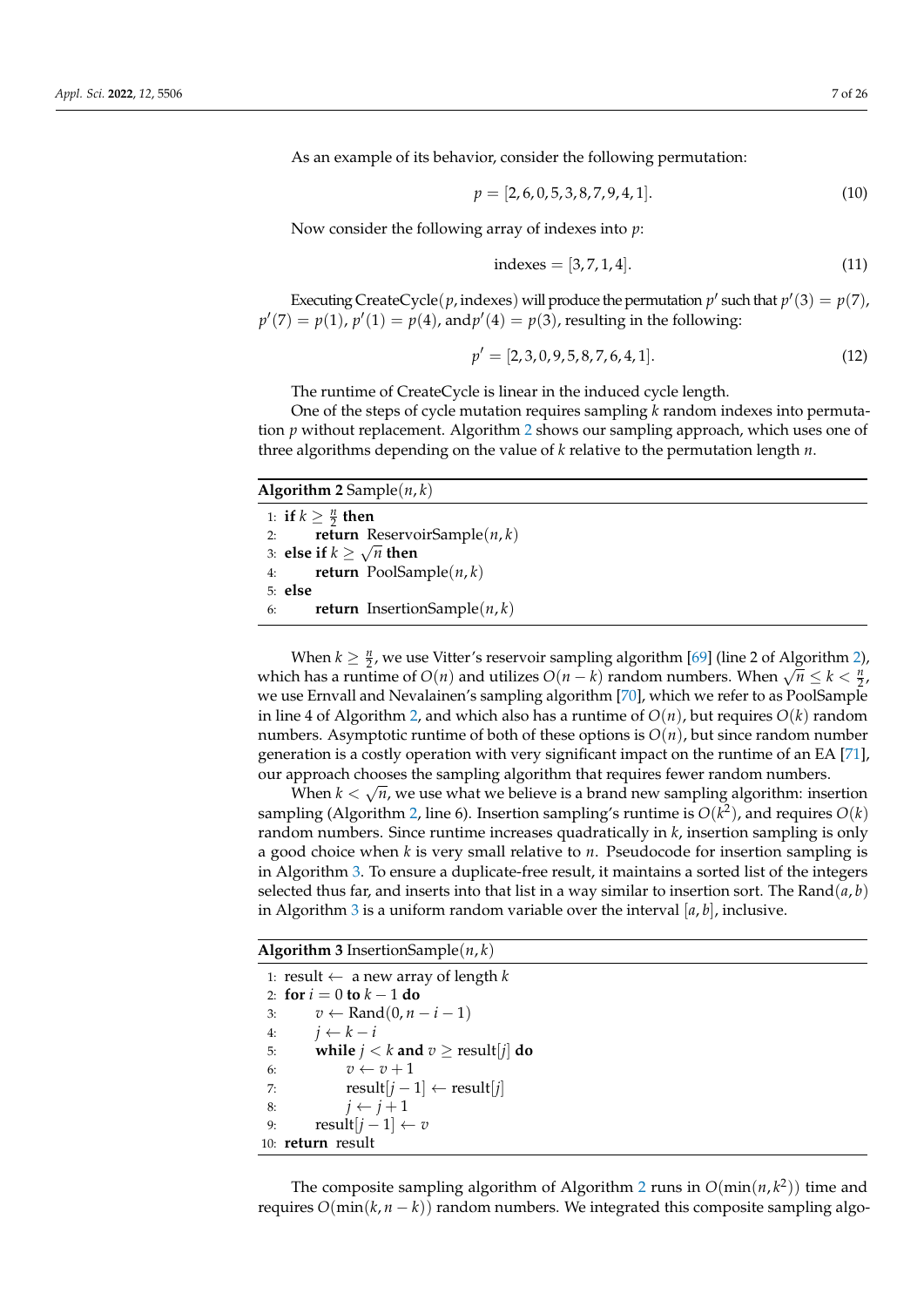rithm, the new insertion sampling algorithm, as well as our implementations of reservoir sampling and pool sampling into an open source Java library *ρµ* [\(https://github.com/](https://github.com/cicirello/rho-mu) [cicirello/rho-mu,](https://github.com/cicirello/rho-mu) accessed on 26 May 2022), independent of the application to EA of this article.

<span id="page-7-0"></span>3.1.2. Cycle(*kmax*)

In the first version of cycle mutation (Algorithm [4\)](#page-7-2), called Cycle(*kmax*), the induced cycle length *k* is uniformly random from the interval [2, *kmax*], such that *kmax*  $\geq$  2.

| <b>Algorithm 4</b> CycleMutation( $p, kmax$ ) |  |
|-----------------------------------------------|--|
| 1: $k \leftarrow \text{Rand}(2, kmax)$        |  |
| 2: indexes ← Sample( <i>n</i> , <i>k</i> )    |  |
| 3: Shuffle(indexes)                           |  |
| 4: $CreateCycle(p, indexes)$                  |  |

<span id="page-7-2"></span>It first selects the cycle length *k* in *O*(1) time. Next, *k* indexes are sampled uniformly at random without replacement (line 2) with a call to Sample(*n*, *k*) of Algorithm [2.](#page-6-0) Since  $k \leq k$ *max*, the worst-case runtime of that step is  $O(\min(n, k \max^2))$ . This array of indexes is randomized (line 3), with a worst-case cost of *O*(*kmax*). Finally, a cycle is induced from the randomized list of *k* indexes with a call to the CreateCycle of Algorithm [1](#page-5-3) in line 4, which also costs *O*(*kmax*) time in the worst case. Thus, the worst-case runtime is  $O(\min(n, kmax^2))$ , since the most costly step is sampling the indexes. The average case is also  $O(\min(n, kmax^2))$  since the average cycle length  $\bar{k} = \frac{kmax+2}{2}$  is proportional to *kmax*.

Cycle(*kmax*) limits the induced permutation cycle to a predetermined maximum length, with all cycle lengths up to *kmax* equally likely. This enables tuning the size of the local neighborhood, with lower *kmax* leading to a smaller neighborhood and higher *kmax* creating a larger neighborhood. Thus, increasing *kmax* may lead to fewer local optima in the fitness landscape, but would also lead to a more disruptive and less focused search.

## <span id="page-7-1"></span>3.1.3. Cycle(*α*)

The second version of cycle mutation, called  $Cycle(\alpha)$ , maximizes the size of the local neighborhood while retaining the local focus of a small cycle length. Cycle(*α*) allows any possible cycle length  $k \in [2, n]$ , but chooses a smaller cycle length with higher probability than a greater cycle length. Specifically, the probability of choosing cycle length *k* is proportional to *α k*−2 . Thus, the probability *P*(*k*) of choosing cycle length *k* is

<span id="page-7-3"></span>
$$
P(k) = \frac{\alpha^{k-2}}{\sum_{i=2}^{n} \alpha^{i-2}} = \frac{\alpha^{k-2} (1 - \alpha)}{1 - \alpha^{n-1}}.
$$
\n(13)

The  $\alpha$  is a parameter of the operator such that  $0 < \alpha < 1$ . The nearer  $\alpha$  is to 0, the more probabilistic weight is placed upon lower values of *k* relative to higher values.

From this, we can derive a mathematical transformation from uniform random number  $U \in [0.0, 1.0]$  to corresponding cycle length *k*. Choose *k* according to the following:

$$
k = \begin{cases} 2 & \text{if } 0 \le U < P(2) \\ j & \text{if } \sum_{i=2}^{j-1} P(i) \le U < \sum_{i=2}^{j} P(i). \end{cases} \tag{14}
$$

This is equivalent to

$$
k = \underset{j \in [2,n]}{\operatorname{argmin}} \left\{ \sum_{i=2}^{j} P(i) \right\} \text{ subject to } \left\{ \sum_{i=2}^{j} P(i) > U \right\}. \tag{15}
$$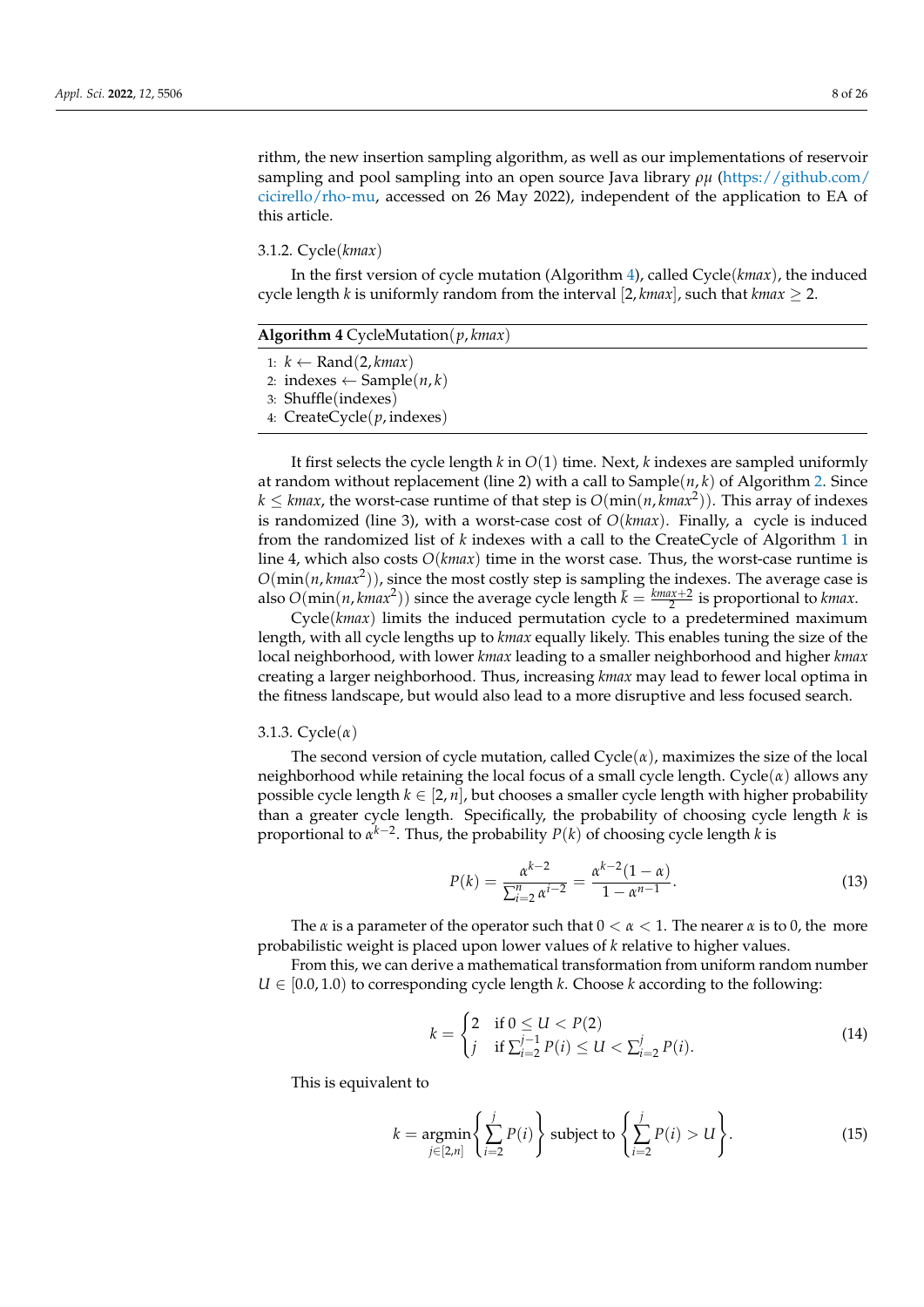Substituting Equation [\(13\)](#page-7-3) into the constraint and simplifying arrives at

$$
k = \underset{j \in [2,n]}{\operatorname{argmin}} \left\{ \sum_{i=2}^{j} P(i) \right\} \text{ subject to } \left\{ \frac{1 - \alpha^{j-1}}{1 - \alpha^{n-1}} > U \right\}. \tag{16}
$$

Solve the constraint for *j* to derive

$$
k = \underset{j \in [2,n]}{\operatorname{argmin}} \left\{ \sum_{i=2}^{j} P(i) \right\} \text{ subject to } \left\{ j > \frac{\log(1 - (1 - \alpha^{n-1})U)}{\log(\alpha)} + 1 \right\}. \tag{17}
$$

Since the summation inside the argmin increases as *j* increases, this is equivalent to

$$
k = \min_{j \in [2,n]} \{j\} \text{ subject to } \left\{ j > \frac{\log(1 - (1 - \alpha^{n-1})U)}{\log(\alpha)} + 1 \right\}.
$$
 (18)

Finally, we compute *k* from *U* via

$$
k = 2 + \left[\frac{\log(1 - (1 - \alpha^{n-1})U)}{\log(\alpha)}\right].
$$
 (19)

Since  $\alpha$  is a parameter that does not change during the run, and since the permutation length *n* is likewise fixed based on the problem instance we are solving, the  $(1 - \alpha^{n-1})$  and the  $log(*a*)$  are constants that can be computed a single time at the start of the run.

Algorithm [5](#page-8-0) shows pseudocode of  $Cycle(\alpha)$ . The worst-case runtime is  $O(n)$ , which occurs when the random  $k$  equals  $n$ , leading lines 3–4 to cost  $O(n)$ . The worst case is a rare occurrence. Since mutation is applied a very large number of times during an EA, it is more meaningful to examine the average runtime of mutation. To determine the average runtime, we must first compute the expected cycle length *E*[*k*] as follows:

$$
E[k] = \sum_{k=2}^{n} kP(k)
$$
  
=  $\frac{(1 - \alpha)}{1 - \alpha^{n-1}} \sum_{k=2}^{n} k\alpha^{k-2}$   
=  $\frac{2 - \alpha + n\alpha^{n} - n\alpha^{n-1} - \alpha^{n-1}}{(1 - \alpha)(1 - \alpha^{n-1})}$   
 $\leq \lim_{n \to \infty} \frac{2 - \alpha + n\alpha^{n} - n\alpha^{n-1} - \alpha^{n-1}}{(1 - \alpha)(1 - \alpha^{n-1})}$   
=  $\frac{2 - \alpha}{1 - \alpha}$ . (20)

The expected cycle lengths for Cycle(0.25), Cycle(0.5), and Cycle(0.75) are  $E[k] \leq 2\frac{1}{3}$ ,  $E[k] \leq 3$ , and  $E[k] \leq 5$ , respectively. The average runtime of Cycle( $\alpha$ ) is therefore  $O(\min(n,(\frac{2-\alpha}{1-\alpha})^2))$  due to the call to Sample(*n*, *k*) in line 2 of Algorithm [5.](#page-8-0)

<span id="page-8-0"></span>

| <b>Algorithm 5</b> CycleMutation( $p, \alpha$ )                                                                                    |  |
|------------------------------------------------------------------------------------------------------------------------------------|--|
| 1: $k \leftarrow 2 + \left\lceil \frac{\log(1 - (1 - \alpha^{n-1})U)}{\log(\alpha)} \right\rceil$<br>2: indexes ← Sample( $n, k$ ) |  |
| 3: Shuffle(indexes)                                                                                                                |  |
| 4: $CreateCycle(p, indexes)$                                                                                                       |  |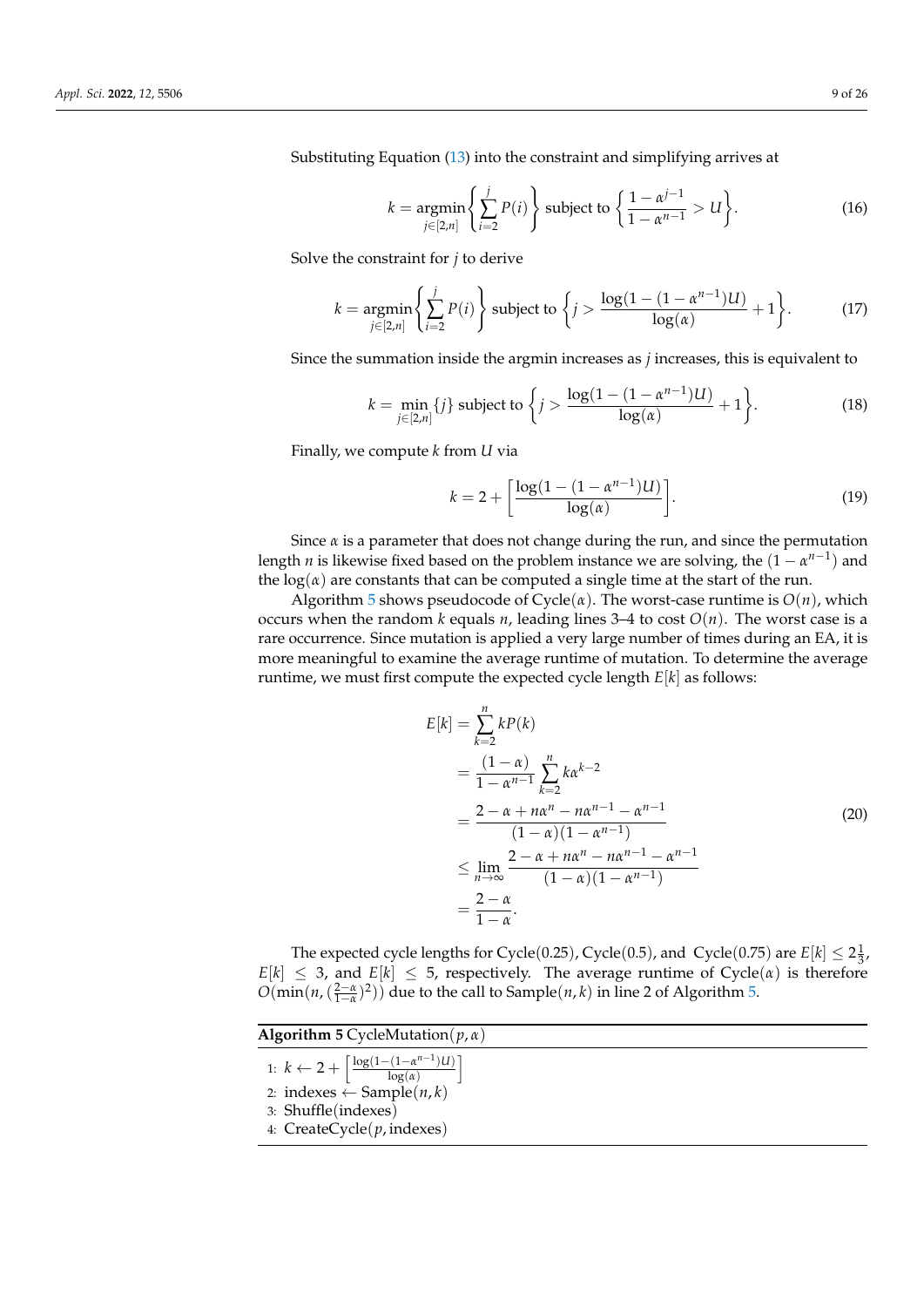## <span id="page-9-1"></span>3.1.4. Asymptotic Runtime Summary

Table [1](#page-9-2) summarizes the asymptotic runtime of cycle mutation and common mutation operators. Swap mutation is a constant time operation, while the worst -case runtime of insertion, reversal, scramble, and Cycle(*α*) is linear in the permutation length *n*. The worst case for Cycle(*kmax*) is between these extremes, depending upon *kmax*.

Since mutation is computed a very large number of times during an EA, average runtime is more meaningful. The average runtime of insertion, reversal, and scramble is *O*(*n*). The average runtime of Cycle(*α*) depends upon *α*. However, other than values of *α* very near 1.0, the average runtime is essentially a constant. Although the runtime of swap is constant, and that of cycle mutation is very nearly constant depending on *α* or *kmax*, they are not strictly superior to the linear time operators for all problems. Some problem characteristics may lead to superior performance with fewer applications of one of the linear time mutation operators than if the constant time swap was instead used.

<span id="page-9-2"></span>**Table 1.** Asymptotic runtime of cycle mutation and common permutation mutation operators.

| <b>Mutation Operator</b> | <b>Worst Case</b>    | <b>Average Case</b>                         |
|--------------------------|----------------------|---------------------------------------------|
| Cycle(kmax)              | $O(\min(n, kmax^2))$ | $O(\min(n, kmax^2))$                        |
| $Cycle(\alpha)$          | O(n)                 | $O(\min(n, (\frac{2-\alpha}{1-\alpha})^2))$ |
| Swap                     | O(1)                 | O(1)                                        |
| Insertion                | O(n)                 | O(n)                                        |
| Reversal                 | O(n)                 | O(n)                                        |
| Scramble                 | O(n)                 | O(n)                                        |

#### <span id="page-9-0"></span>*3.2. New Measures of Permutation Distance*

We now present three new measures of permutation distance: cycle distance (Section [3.2.1\)](#page-9-3), cycle edit distance (Section [3.2.2\)](#page-10-0), and *k*-cycle distance (Section [3.2.3\)](#page-11-0).

## <span id="page-9-3"></span>3.2.1. Cycle Distance

As a first step toward a distance measure appropriate for use in analyzing fitness landscapes associated with the  $Cycle(\alpha)$  form of cycle mutation, we present cycle distance.  $Cycle(\alpha)$  mutates a permutation by inducing a cycle whose length is only limited by the permutation length itself. Therefore, cycle distance is the count of the number of nonsingleton cycles. We can define the cycle distance between permutations  $p_1$  and  $p_2$  as

<span id="page-9-4"></span>
$$
\delta(p_1, p_2) = \text{CycleCount}(p_1, p_2) - \text{FixedPointCount}(p_1, p_2),\tag{21}
$$

where CycleCount is the number of permutation cycles, and FixedPointCount is the number of singleton cycles or fixed points, which is a cycle of length one (i.e., a point where both permutations contain the same element). We compute cycle distance in  $O(n)$  time.

Cycle distance is a semi-metric, since it satisfies all of the metric properties except for the triangle inequality. First, it obviously satisfies non-negativity since  $\delta(p_1, p_2)$  clearly cannot be negative since there cannot be a negative number of non-singleton permutation cycles. Second, it is obvious that  $\delta(p_1, p_2) = \delta(p_2, p_1)$ , and is thus symmetric. Third, it satisfies the identity of indiscernibles as follows. When  $p_1 = p_2 = p$ , we have

$$
\delta(p, p) = \text{CycleCount}(p, p) - \text{FixedPointCount}(p, p) = n - n = 0,
$$
 (22)

since the cycle count is *n* (i.e., *n* singleton cycles), and thus the number of fixed points is also *n*. In the other direction, we have

$$
\delta(p_1, p_2) = 0 \implies \text{CycleCount}(p_1, p_2) = \text{FixedPointCount}(p_1, p_2) \implies p_1 = p_2, \quad (23)
$$

since the only way that every cycle is a fixed point is if  $p_1$  and  $p_2$  are identical.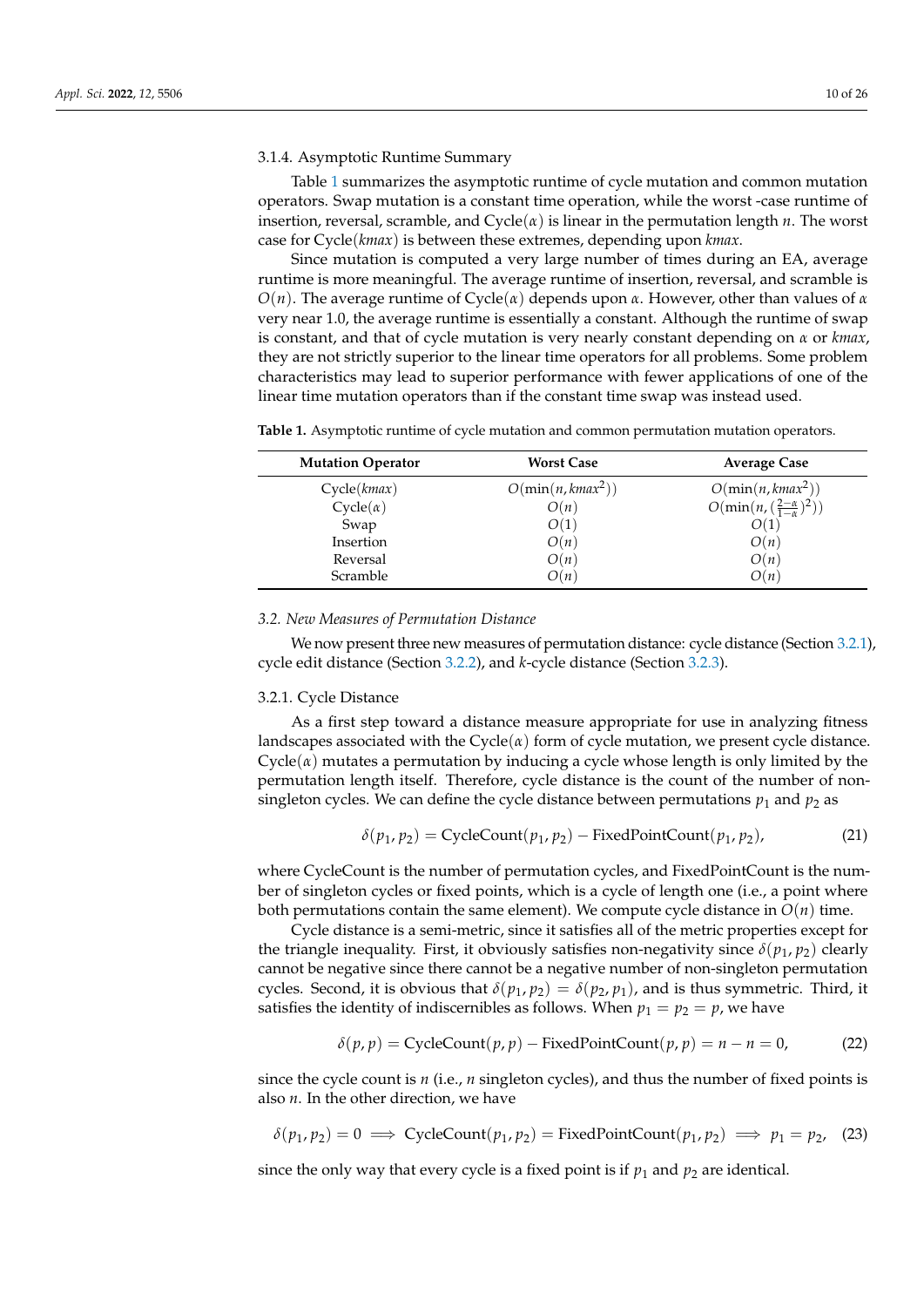To demonstrate the violation of the triangle inequality, consider the permutations:

<span id="page-10-1"></span>
$$
p_1 = [0, 1, 2, 3, 4, 5, 6, 7, 8, 9]
$$
  
\n
$$
p_2 = [1, 0, 3, 2, 5, 4, 7, 6, 9, 8]
$$
  
\n
$$
p_3 = [0, 3, 2, 5, 4, 7, 6, 9, 8, 1].
$$
\n(24)

Observe  $\delta(p_1, p_2) = 5$  since every consecutive pair of elements in  $p_1$  is swapped in  $p_2$ , creating five cycles of length two. All even-numbered elements are fixed points for  $p_1$  and  $p_3$ , and all odd-numbered elements form a single cycle. That is, keep the even elements fixed and cycle the odd elements to the left within  $p_1$  to obtain  $p_3$ . Thus,  $\delta(p_1, p_3) = 1$ . Finally, inspect  $p_3$  and  $p_2$  to note that if we cycle all of the elements of  $p_3$  one position to the right, we obtain  $p_2$ . Therefore,  $\delta(p_3, p_2) = 1$ . Thus, since  $\delta(p_1, p_2) > \delta(p_1, p_3) + \delta(p_3, p_2)$ , cycle distance does not satisfy the triangle inequality, and is only a semi-metric.

The diameter of the space of permutations  $S_n$  of length  $n$  given a measure of distance *δ* is the maximal distance between points in that space. Define the diameter *D*(*n*, *δ*) as

$$
D(n,\delta) = \max_{p_1, p_2 \in S_n} \{\delta(p_1, p_2)\}.
$$
 (25)

Since each non-singleton cycle contributes one to cycle distance, independent of cycle length, the maximum case is when the number of non-singleton cycles is maximized. The smallest non-singleton cycle is length two. The maximum cycle distance therefore occurs when there are [*n*/2] cycles of length two, leading to a diameter of

$$
D(n,\delta) = \left[\frac{n}{2}\right].\tag{26}
$$

## <span id="page-10-0"></span>3.2.2. Cycle Edit Distance

Although cycle distance relates to the  $Cycle(\alpha)$  operator, it is not actually an edit distance with  $\text{Cycle}(\alpha)$  as the edit operation. However, we can utilize it to define such an edit distance. To define cycle edit distance as the minimum number of induced permutation cycles necessary to transform  $p_1$  into  $p_2$ , we can formally define cycle edit distance as

<span id="page-10-2"></span>
$$
\delta_e(p_1, p_2) = \begin{cases}\n0 & \text{if } p_1 = p_2 \\
1 & \text{if } \delta(p_1, p_2) = 1 \\
2 & \text{if } \delta(p_1, p_2) > 1,\n\end{cases}
$$
\n(27)

where  $\delta(p_1, p_2)$  is cycle distance (Equation [\(21\)](#page-9-4)). If there is exactly one non-singleton cycle, we can trivially transform it to all fixed points by cycling the elements of that cycle. If there are two or more non-singleton cycles, there exists a cycle of the union of the elements of those cycles that will merge all of them into a single larger cycle, possibly producing some fixed points. See Equation [\(24\)](#page-10-1) for an example. Thus, one cycle edit operation merges all non-singleton cycles, and a second cycle edit transforms it into all fixed points. We can compute cycle edit distance in  $O(n)$  time since we can compute cycle distance in  $O(n)$  time.

Cycle edit distance satisfies all of the metric properties as follows. From Equation [\(27\)](#page-10-2), it is trivial to confirm non-negativity, symmetry, and the identity of indiscernibles. Without loss of generality, assume that  $p_1$ ,  $p_2$ , and  $p_3$  are all different. Thus,  $\delta_e(p_1, p_3) + \delta_e(p_3, p_2) \geq$  $1+1 \geq 2$ , implying  $\delta_e(p_1, p_2) \leq \delta_e(p_1, p_3) + \delta_e(p_3, p_2)$  since  $\delta_e(p_1, p_2) \leq 2$  by definition. Thus, cycle edit distance satisfies the triangle inequality, and it is therefore a metric.

Multiple non-singleton cycles can only exist if permutation length  $n \geq 4$ , and permutations of length one must be identical. Thus, the diameter of cycle edit distance is

$$
D(n, \delta_e) = \begin{cases} 0 & \text{if } n \le 1 \\ 1 & \text{if } 1 < n \le 3 \\ 2 & \text{if } 3 < n. \end{cases}
$$
 (28)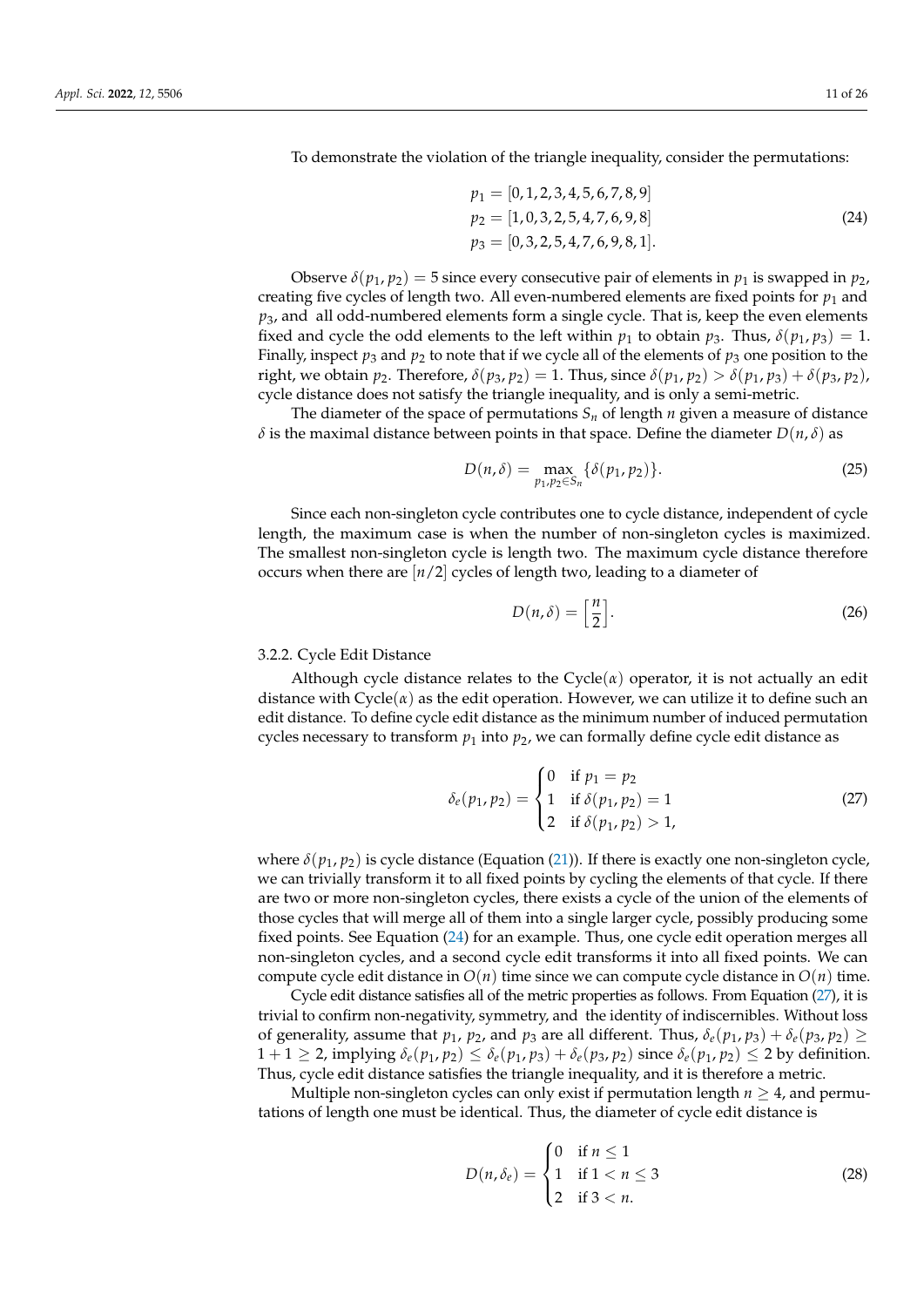## <span id="page-11-0"></span>3.2.3. *K*-Cycle Distance

Cycle distance and cycle edit distance assume that arbitrary length cycles can be induced in a single operation, which is needed for  $Cycle(\alpha)$  since it does not restrict the induced cycle length. However, this is not suitable when characterizing fitness landscapes for the Cycle(*kmax*) mutation operator, which does limit the cycle length to *kmax*.

We now define *k*-cycle distance, which limits operations to inducing cycles of lengths  $\{2, 3, \ldots, k\}$ . The *k*-cycle distance is not an edit distance. Instead, it is a weighted sum over the cycles of the pair of permutations, where the weight of each cycle is the minimum number of induced cycles of length at most *k* necessary to transform the cycle to all fixed points. That is, *k*-cycle distance does not consider operations that span multiple cycles.

A cycle of length  $c \leq k$  can be transformed to *c* fixed points by inducing a cycle of length *c*. If the cycle length *c* > *k*, a sequence of cycles can derive *c* fixed points. For *k*-cycle distance, iteratively induce cycles of length *k* until the remaining cycle length is at most *k*, completing the transformation with one final cycle operation. Each intermediate cycle creates *k* − 1 fixed points. Consider the following example beginning with permutations:

$$
p_1 = [0, 1, 2, 3, 4, 5, 6, 7, 8, 9]
$$
  
\n
$$
p_2 = [2, 3, 1, 5, 6, 7, 8, 9, 4, 0].
$$
\n(29)

There are two non-singleton permutation cycles in this example with element sets:

$$
\{1,3,5,7,9,0,2\},\{4,6,8\}.\tag{30}
$$

If we are computing 3-cycle distance, then we consider cycle mutations of lengths 2 and 3. The cycle with elements  $\{4, 6, 8\}$  can thus be transformed into all fixed points with a single cycle mutation since its length is less than or equal to 3 to obtain

$$
p_1 = [0, 1, 2, 3, 4, 5, 6, 7, 8, 9]
$$
  
\n
$$
p_2 = [2, 3, 1, 5, 4, 7, 6, 9, 8, 0].
$$
\n(31)

The longer cycle  $\{1, 3, 5, 7, 9, 0, 2\}$  requires a sequence of three operations. The first two produce  $k - 1 = 2$  fixed points each with one final cycle mutation for the remaining three elements. First, cycle elements 3, 5, and 7, resulting in fixed points for elements 3 and 5:

$$
p_1 = [0, 1, 2, 3, 4, 5, 6, 7, 8, 9]
$$
  
\n
$$
p_2 = [2, 7, 1, 3, 4, 5, 6, 9, 8, 0].
$$
\n(32)

A cycle of  $\{1, 7, 9, 0, 2\}$  remains. Cycle elements 7, 9, and 0, creating fixed points 7 and 9:

$$
p_1 = [0, 1, 2, 3, 4, 5, 6, 7, 8, 9]
$$
  
\n
$$
p_2 = [2, 0, 1, 3, 4, 5, 6, 7, 8, 9].
$$
\n(33)

A cycle of  $\{1, 0, 2\}$  remains, which transforms into fixed points with one final cycle mutation:

$$
p_1 = [0, 1, 2, 3, 4, 5, 6, 7, 8, 9]
$$
  
\n
$$
p_2 = [0, 1, 2, 3, 4, 5, 6, 7, 8, 9].
$$
\n(34)

With this example in mind, we now derive the *k*-cycle distance, assuming  $k \geq 2$ . First, given a cycle of length *c*, the fewest cycle edits of length at most *k* necessary to transform it to *c* fixed points is  $[(c-1)/(k-1)]$ . To compute *k*-cycle distance, sum this over all cycles, CycleSet( $p_1$ ,  $p_2$ ), of the permutations  $p_1$  and  $p_2$ . Therefore, define *k*-cycle distance by

<span id="page-11-1"></span>
$$
\delta_k(p_1, p_2) = \sum_{\substack{\text{cycle} \in \text{CycleSet}(p_1, p_2) \\ c = |\text{cycle}|}} \left[\frac{c-1}{k-1}\right].\tag{35}
$$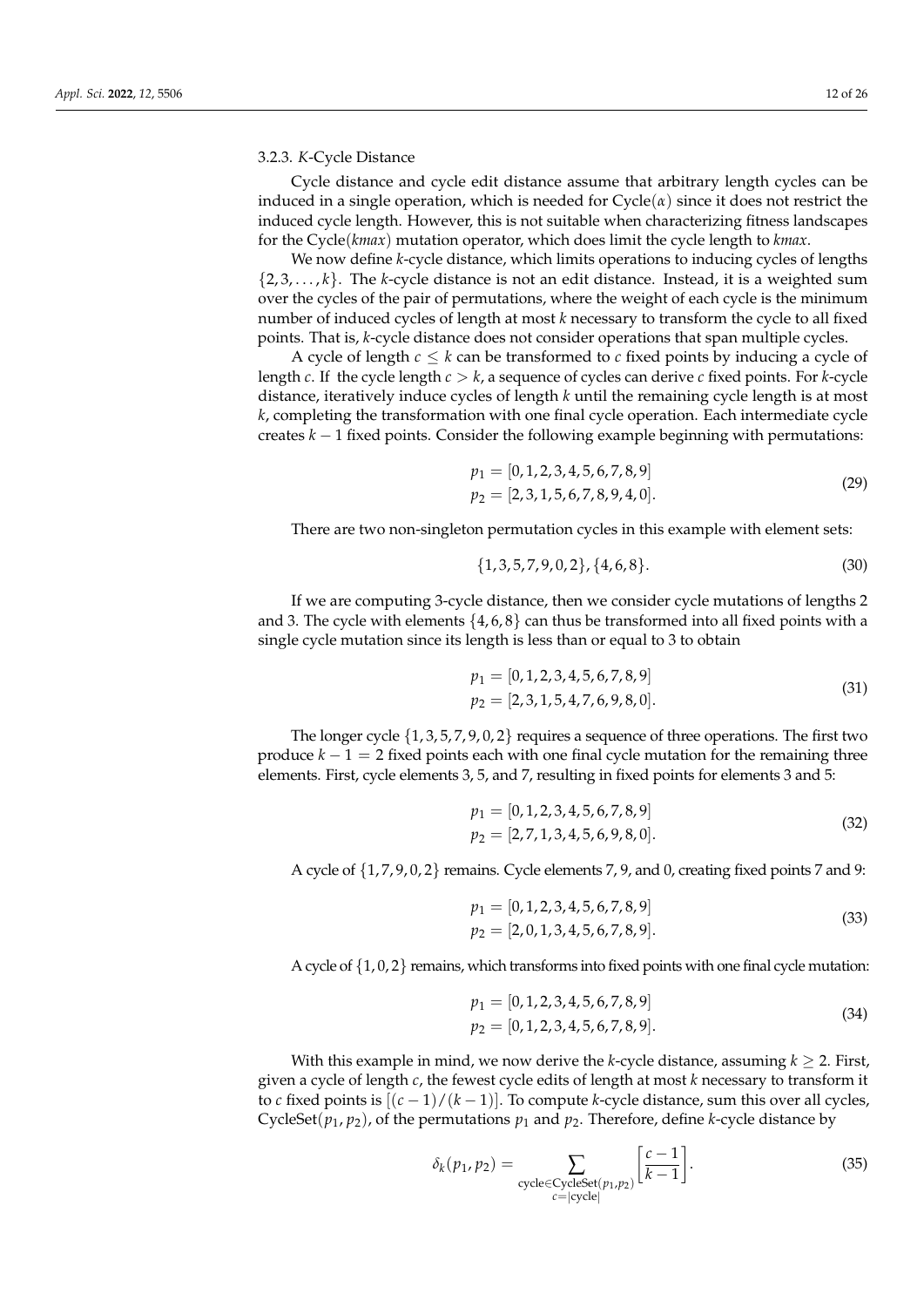The *k*-cycle distance can be computed in  $O(n)$  time. It is a metric when  $k \leq 4$ , but it is only a semi-metric for  $k \geq 5$ . Independent of k, it trivially satisfies non-negativity since the expression within the sum of Equation [\(35\)](#page-11-1) is never negative; and since CycleSet( $p_1$ ,  $p_2$ ) computes the same set of cycles as  $CycleSet(p_2, p_1)$ , it is also trivially symmetric. It satisfies the identity of indiscernibles as follows. If  $p_1 = p_2 = p$ , then there are *n* singleton cycles, and since the expression within the sum of Equation  $(35)$  is 0 when  $c = 1$ , we have  $\delta_k(p, p) = 0$ . In the other direction, if  $\delta_k(p_1, p_2) = 0$ , then all elements in the summation must be 0, and that only occurs with fixed points. Thus,  $\delta_k(p_1, p_2) = 0 \implies p_1 = p_2$ .

The triangle inequality is violated if  $k \geq 5$ . Consider this case with  $k = 6$ :

$$
p_1 = [0, 1, 2, 3, 4, 5]
$$
  
\n
$$
p_2 = [1, 0, 3, 2, 5, 4]
$$
  
\n
$$
p_3 = [0, 3, 2, 5, 4, 1].
$$
\n(36)

The 6-cycle distance allows cycle operations of length up to six. Note that  $\delta_6(p_1, p_2) = 3$ since there are three cycles of length two;  $\delta_6(p_1, p_3) = 1$  since the even-numbered elements are fixed points, and the odd-numbered elements form a single cycle of length three; and  $\delta_6(p_3, p_2) = 1$ , with a single cycle of length six (i.e., cycle the elements of  $p_3$  one position to the right to obtain *p*<sub>2</sub>). Thus,  $δ<sub>6</sub>(p<sub>1</sub>, p<sub>3</sub>) + δ<sub>6</sub>(p<sub>3</sub>, p<sub>2</sub>) = 1 + 1 = 2 < δ<sub>6</sub>(p<sub>1</sub>, p<sub>2</sub>)$ . Therefore, 6-cycle distance is only a semi-metric, as is *k*-cycle distance for any other  $k \geq 6$ .

We can produce a similar example for the case of  $k = 5$  as follows:

$$
p_1 = [0, 1, 2, 3, 4, 5]
$$
  
\n
$$
p_2 = [1, 0, 3, 2, 5, 4]
$$
  
\n
$$
p_3 = [0, 3, 2, 5, 1, 4].
$$
\n(37)

As in the previous example,  $\delta_5(p_1, p_2) = 3$ . Note that  $\delta_5(p_1, p_3) = 1$  since  $\{0, 2\}$  are fixed points, and there is a single cycle of the elements  $\{1, 3, 5, 4\}$ ; and  $\delta_5(p_3, p_2) = 1$ , with a fixed point for element 4, and a single cycle of the remaining five elements. In this example,  $\delta_5(p_1, p_3) + \delta_5(p_3, p_2) < \delta_5(p_1, p_2)$ . Thus, 5-cycle distance is also only a semi-metric.

In general, as many as *k* non-singleton cycles can be merged into a single larger cycle by cycling *k* elements, where the cycle edit includes at least one element of each of the merged cycles. This is also true when *k* < 5, but for *k* < 5 the resulting merged cycle is larger than *k*, requiring multiple cycle edits to transform into all fixed points.

When  $k \leq 4$ , the *k*-cycle distance satisfies the triangle inequality, and is a metric; but when  $k \geq 5$ , it is only a semi-metric. Indeed, when  $k \leq 4$ , the *k*-cycle distance is equivalent to an edit distance with cycles of length up to *k* as the edit operations. For example, 2-cycle distance is equivalent to an existing distance metric known as interchange distance, which is an edit distance with swap as its edit operation, which is a metric.

The diameter of the space of permutations for *k*-cycle distance depends upon the permutation length *n* in relation to *k*. When *k* is high, distance is maximized by maximizing the number of permutation cycles, which occurs when there are [*n*/2] cycles of length 2. When *k* is low, distance is maximized when there is a single cycle of length *n*, which requires  $[(n-1)/(k-1)]$  cycle operations to transform to *n* fixed points. Thus, the diameter is

$$
D(n, \delta_k) = \max\left\{ \left[ \frac{n}{2} \right], \left[ \frac{n-1}{k-1} \right] \right\}.
$$
 (38)

#### <span id="page-12-0"></span>*3.3. Fitness Landscape Analysis*

The fitness landscape analysis includes calculation of landscape diameters in Section [3.3.1,](#page-13-0) FDC analysis in Section [3.3.2,](#page-14-0) and an analysis of the search landscape calculus in Section [3.3.3.](#page-15-0) We synthesize the fitness landscape analysis findings in Section [3.3.4.](#page-16-0)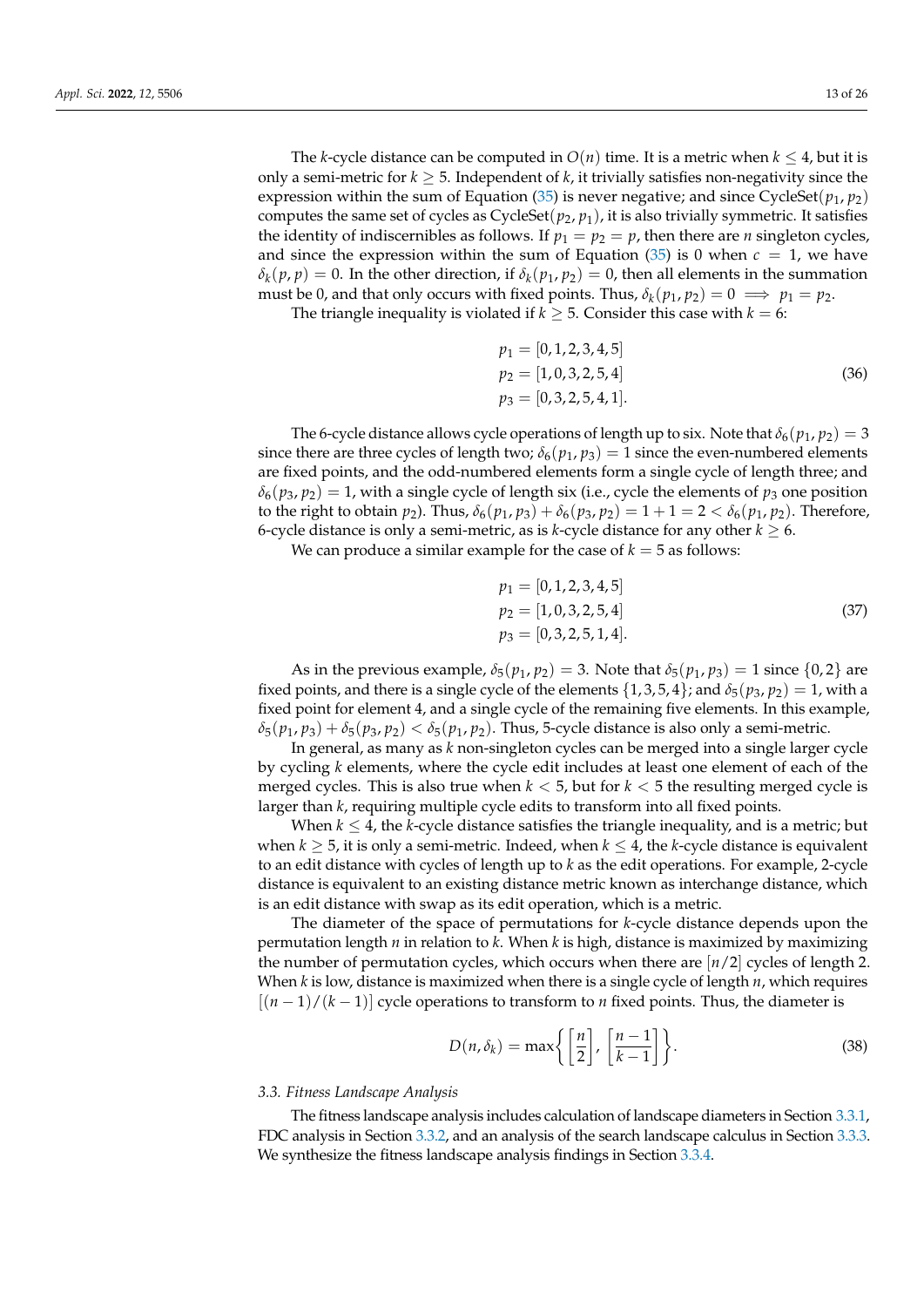When an edit distance is required, such as to compute FDC and the diameter, we use cycle edit distance for Cycle(*α*), and *k*-cycle distance for Cycle(*kmax*). Swap's edit distance is interchange distance, the minimum number of swaps to transform  $p_1$  into  $p_2$ :

$$
\delta_i(p_1, p_2) = n - \text{CycleCount}(p_1, p_2),\tag{39}
$$

where CycleCount( $p_1, p_2$ ) is the number of permutation cycles. The edit distance for insertion mutation is known as reinsertion distance, the minimum number of insertion mutations needed to transform  $p_1$  into  $p_2$ . It is efficiently computed as [\[32\]](#page-23-21):

$$
\delta_r(p_1, p_2) = n - |\text{LongestCommonSubsequence}(p_1, p_2)|,\tag{40}
$$

where LongestCommonSubsequence( $p_1$ ,  $p_2$ ) is the longest common subsequence. It is not feasible to utilize an edit distance to analyze reversal mutation landscapes, because computing reversal edit distance is NP-hard [\[72\]](#page-25-12). Instead we utilize cyclic edge distance [\[68\]](#page-25-8), which interprets a permutation as a cyclic sequence of edges (e.g., 1 following 2 is treated as an edge between 1 and 2) and counts the edges in  $p_1$  that are not in  $p_2$ . For scramble mutation, a trivial edit distance from a permutation to itself is 0, and to any other permutation is 1, since any permutation is reachable by some shuffling of any other.

## <span id="page-13-0"></span>3.3.1. Fitness Landscape Diameter

Table [2](#page-13-1) compares the diameters of fitness landscapes for the various mutation operators. Except where noted, we use the metrics identified above. The diameter of both swap and insertion landscapes is *n* − 1. The maximum distance for swap occurs for a single *n* element cycle. The maximum case for insertion occurs when one permutation is the reverse of the other. For reversal mutation, we use the exact diameter for a reversal edit distance rather than relying on the surrogate distance measure identified earlier. The diameter of a reversal landscape is *n* − 1, proven by Bafna and Pevzner [\[73\]](#page-25-13), the proof of which is well beyond the scope of this article. The diameter of a scramble landscape is simply 1 since every permutation is reachable from any other via a single scramble operation.

| <b>Mutation Operator</b>       | <b>Diameter</b>                   |
|--------------------------------|-----------------------------------|
| Cycle( $kmax$ ), $kmax \geq 5$ | $\approx 2n/k$ max                |
| $Cycle(kmax)$ , kmax $\leq 4$  | $\max\{[n/2], [(n-1)/(kmax-1)]\}$ |
| $Cycle(\alpha)$                |                                   |
| Swap                           | $n-1$                             |
| Insertion                      | $n-1$                             |
| Reversal                       | $n-1$                             |
| Scramble                       |                                   |

<span id="page-13-1"></span>**Table 2.** Fitness landscape diameter for cycle mutation and common permutation mutation operators.

The diameter of a  $Cycle(\alpha)$  landscape is 2, which is the diameter of the space of permutations for cycle edit distance (Section [3.2.2\)](#page-10-0). When  $kmax \leq 4$ , the diameter of Cycle( $kmax$ ) is max{ $\frac{n}{2}$ ,  $\frac{n-1}{kmax - 1}$ , which is the maximum *k*-cycle distance (Section [3.2.3\)](#page-11-0).

We previously saw that *k*-cycle distance does not satisfy the triangle inequality if *kmax*  $\geq$  5. Although computing a Cycle(*kmax*) edit distance for *kmax*  $\geq$  5 is too costly for our purpose, it is straightforward to compute its diameter. Recall the examples illustrating that *k*-cycle distance violates the triangle inequality, and specifically that two cycle edits of length *k* can transform a set of cycles with a total of *k* elements into *k* fixed points. Thus, the maximum case of  $\lfloor n/2 \rfloor$  cycles of length 2 can be transformed to *n* fixed points with approximately  $2n/kmax$  applications of the Cycle( $kmax$ ) operator when  $kmax \geq 5$ .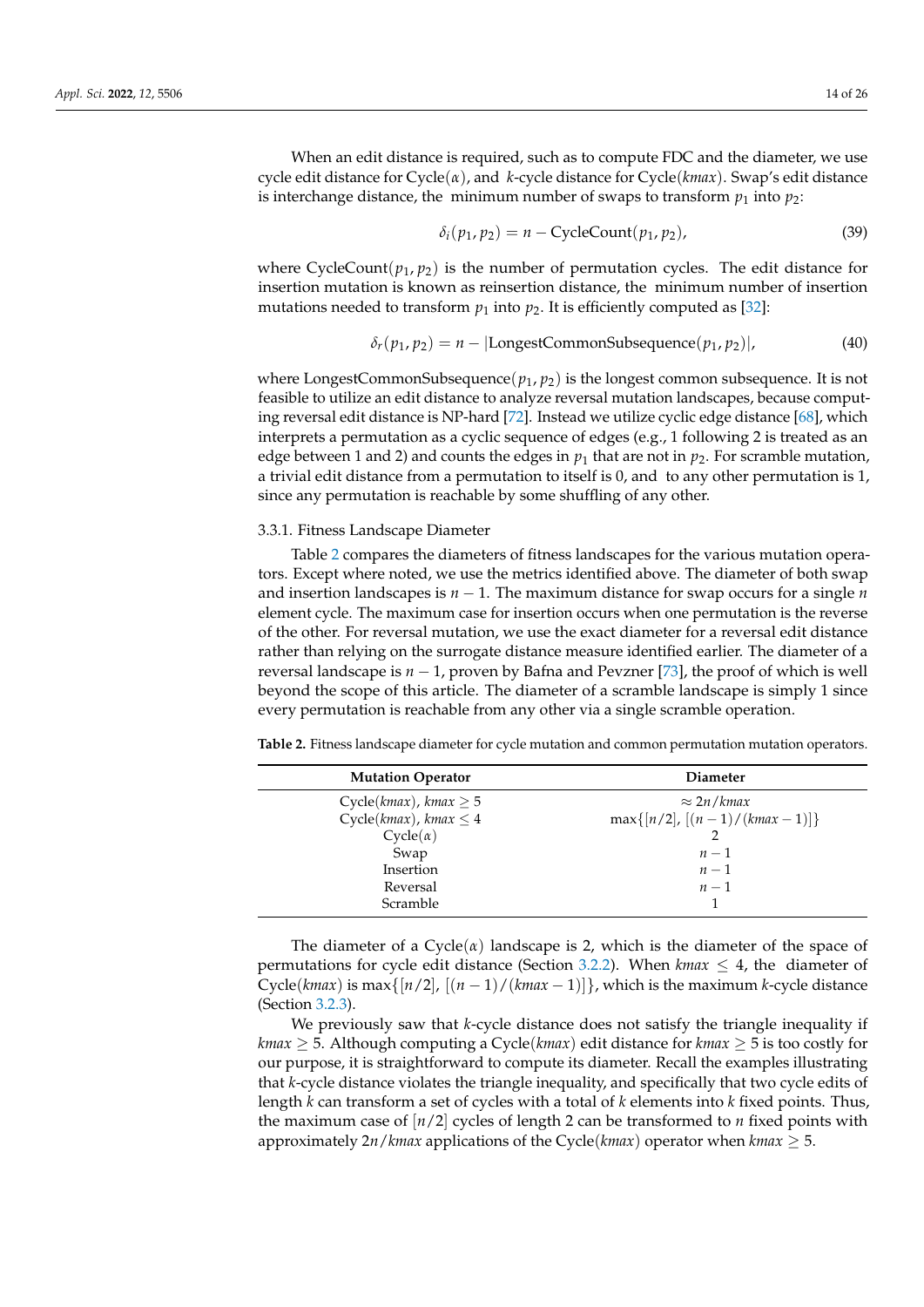# <span id="page-14-0"></span>3.3.2. Fitness Distance Correlation

We now compute FDC for small instances of the TSP, LCS, and QAP. To compute FDC for a problem instance, you need all optimal solutions to that instance. This necessitates utilizing an instance small enough to feasibly and reliably determine all optimal solutions. The FDC calculations in this section use a permutation length  $n = 10$  for this reason, which means a 10-city TSP, an LCS with graphs of 10 vertexes, and a QAP with 10 by 10 cost and distance matrices. The EA experiments later in the paper use larger problem instances to experimentally compare the performance of the different mutation operators.

We use a TSP instance with 10 cities arranged equidistantly around a circle of radius 10, and Euclidean distance for the edge costs. In this way, the optimal solutions are known a priori. There are 20 optimal permutations, all representing the same TSP tour following the cities around the circle, including ten possible starting cities and two travel directions.

We generate a QAP instance such that a random permutation *p* of length 10 is the known optimal solution. Let  $A = [(1, 90), (2, 89), \ldots, (90, 1)]$ . Shuffle this array of ordered pairs. The 90 non-diagonal elements of the 10 by 10 cost matrix *C* are populated row by row using the first element of the tuples in *A*. Let  $(u, v)$  be one of these tuples. If  $C[i][j]$  is set to *u*, then  $D[p(i)][p(j)]$  in the distance matrix *D* is set to *v*.

We generate an LCS instance consisting of a pair of isomorphic graphs. In this way, we know that the LCS is either of those graphs or any of the other automorphisms of the graph. We use a strongly regular graph in the analysis. Strongly regular graphs are especially challenging for algorithms for the LCS and other related problems. Specifically, we use the Petersen graph [\[74\]](#page-25-14), shown in Figure [1,](#page-14-1) which has 120 automorphisms, and thus 120 optimal vertex mappings. Such instances are hard because many vertexes of a strongly regular graph look the same locally to a solver, which can be simultaneously attracted toward different distinct solutions in a space plagued by complex local optima.

<span id="page-14-1"></span>

**Figure 1.** The Petersen graph, a strongly regular graph.

Although guidance on interpreting FDC varies, an  $r \le -0.15$  is commonly considered an easier fitness landscape since it implies that fitness increases as distance to an optimal solution decreases, while  $r \geq 0.15$  is likely a deceptive landscape since fitness increases as you move away from optimal solutions, and −0.15 < *r* < 0.15 is considered difficult since there is very little correlation between fitness and distance to an optimal solution [\[28\]](#page-23-17).

For each combination of problem and mutation operator, we compute FDC exactly, calculating Pearson correlation over all  $n! = 3,628,800$  permutations of length  $n = 10$ . Table [3](#page-15-1) summarizes the results. Without loss of generality, for TSP and QAP we compute FDC from the cost function (to minimize) rather than a fitness function (to maximize), flipping the sign of the FDC with positive FDC, implying more straightforward problem solving. Since LCS is a maximization problem, the sign of the FDC is interpreted normally.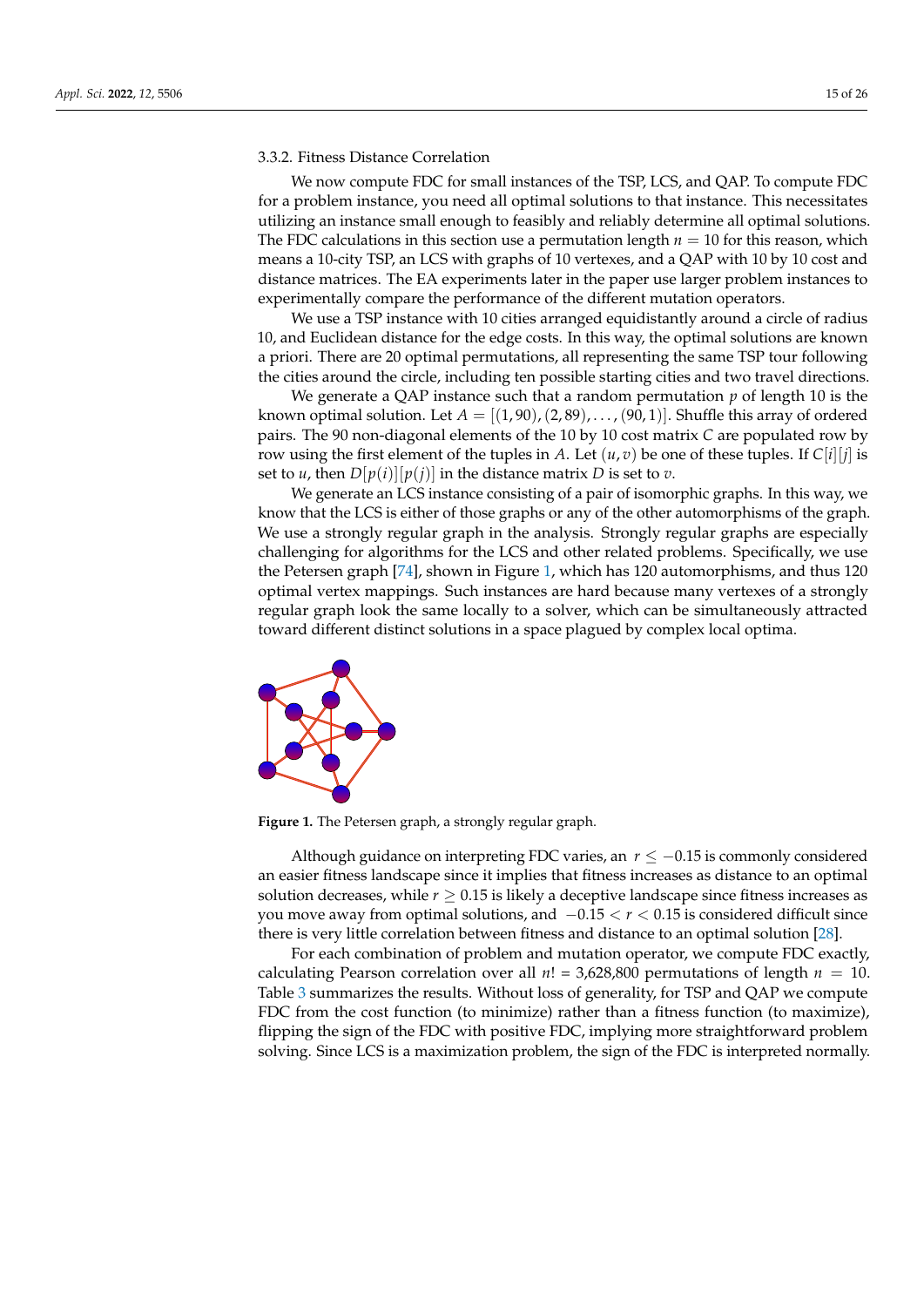| <b>Mutation Operator</b> | TSP       | <b>OAP</b> | <b>LCS</b> |
|--------------------------|-----------|------------|------------|
| $Cycle(\alpha)$          | $-0.0569$ | 0.0213     | $-0.0278$  |
| Cycle(5)                 | 0.1801    | 0.1339     | $-0.5342$  |
| Cycle(4)                 | 0.1667    | 0.1737     | $-0.3984$  |
| Cycle(3)                 | 0.2482    | 0.2210     | $-0.6180$  |
| Swap                     | 0.3318    | 0.2245     | $-0.6355$  |
| Insertion                | 0.5277    | 0.0305     | $-0.3547$  |
| Reversal                 | 0.8459    | 0.0189     | $-0.0350$  |
| <b>Scramble</b>          | 0.0117    | 0.0048     | $-0.0340$  |

<span id="page-15-1"></span>**Table 3.** FDC for combinations of mutation operator and problem.

For the TSP, there is very strong FDC for reversal mutation, and lesser but still strong FDC for insertion mutation. The FDC analysis predicts that these will perform better than the others. Swap has the next-highest FDC. Although not as high, all cases of Cycle(*kmax*) exhibit  $r > 0.15$ . Given the correlation strength of reversal and insertion landscapes, we expect them to dominate the others, but swap and Cycle(*kmax*) may also perform well.

The strength of the correlations are not nearly as high for the QAP, and only three of the mutation operators have an  $r \geq 0.15$ , including swap mutation and Cycle( $kmax$ ) with a *kmax* of either 3 or 4. This may be a problem where cycle mutation is better suited.

Because LCS is a maximization problem, FDC should be interpreted in the ordinary sense with FDC computed from fitness where higher fitness implies better solutions. Thus, negative FDC implies easier problem solving. In this case, there is very strong FDC for swap mutation, Cycle(3) mutation, and Cycle(5) mutation. Both Cycle(4) and insertion mutation also have  $r \leq -0.15$ , so should also progressively lead toward the solution.

The FDC for scramble mutation is very near 0 for all three problems. Scramble is thus unlikely to perform well. The FDC for  $Cycle(\alpha)$  is also very near 0 for all three problems. However, we will see that FDC misses an important behavioral property of this operator.

## <span id="page-15-0"></span>3.3.3. Search Landscape Calculus

Let  $\eta(p)$  be the neighbors of p (i.e., solutions reachable with one mutation) and  $f(p)$  is fitness. Search landscape calculus [\[32\]](#page-23-21) defines the average local rate of fitness change:

$$
\Delta[f](p) = \frac{1}{|\eta(p)|} \sum_{p' \in \eta(p)} |f(p) - f(p')|.
$$
 (41)

Search landscape calculus then defines  $\Delta[f]$  as the average of  $\Delta[f](p)$  over all *p*. It is infeasible to directly compute  $\Delta[f]$  for the true fitness function *f*. Therefore, the search landscape calculus focuses on topological properties that influence fitness, such as absolute positions, relative positions, and element precedences for permutation problems, replacing *f* by a distance function  $\delta$  relevant to the context of a problem feature. Thus, define  $\Delta[\delta](p)$ :

$$
\Delta[\delta](p) = \frac{1}{|\eta(p)|} \sum_{p' \in \eta(p)} \delta(p, p'),\tag{42}
$$

and from this derive ∆[*δ*] as the average of ∆[*δ*](*p*) over all points *p*. The distance *δ* must correspond to the topological property under analysis, and its maximum must be proportional to the permutation length *n* (i.e., max $\{\delta(p_1, p_2)\} \in \Theta(n)$ ).

We focus on two topological features, absolute element positions and edges, and thus require corresponding distance functions. We use exact match distance [\[67\]](#page-25-15) (denoted as *δem*), which is the count of the number of positions containing different elements, as a measure of how different two permutations are within the context of absolute positioning; and we use cyclic edge distance [\[68\]](#page-25-8) (denoted as  $\delta_{ce}$ ) as a measure of how different two permutations are within the context of relative positions. Both meet the requirement that the maximum distance is proportional to *n*. It is exactly *n* in both cases.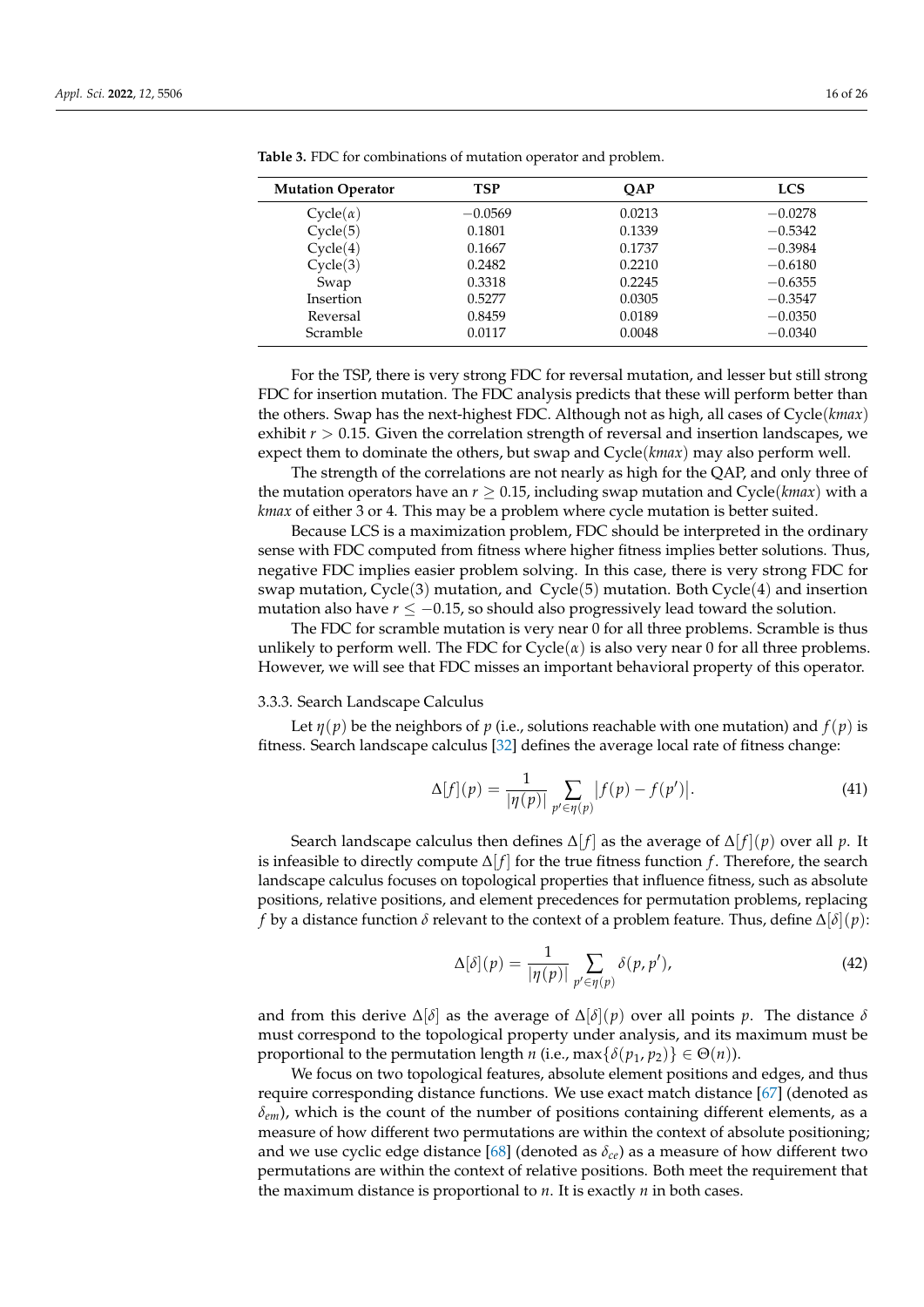Table [4](#page-16-1) summarizes ∆[*δem*] and ∆[*δce*] for both forms of cycle mutation, and the other mutation operators considered. The rates of change of the topological properties of swap, insertion, reversal, and scramble were determined elsewhere [\[32\]](#page-23-21). The ∆[*δem*] is the average number of elements whose absolute positions are changed by a single application of the operator. For cycle mutation, this is the average length of the induced cycle, determined earlier in the article—Cycle( $\alpha$ ) in Section [3.1.3](#page-7-1) and Cycle( $kmax$ ) in Section [3.1.2.](#page-7-0) To compute ∆[*δce*] we need the average number of edges changed by the operator. For cycle mutation, this depends upon the cycle length, and it also depends upon whether any cycle elements are adjacent. As the permutation length *n* increases, the probability of adjacent cycle elements decreases. For sufficiently large *n*, the probability of adjacent cycle elements approaches 0, in which case the number of edges replaced by cycle mutation is, on average, twice the length of the cycle. Thus,  $\Delta[\delta_{ce}] = 2\Delta[\delta_{em}]$  for both forms of cycle mutation.

| <b>Mutation Operator</b> | $\Delta[\delta_{em}]$   | $\Delta[\delta_{ce}]$    |
|--------------------------|-------------------------|--------------------------|
| $Cycle(\alpha)$          | $(2-\alpha)/(1-\alpha)$ | $(4-2\alpha)/(1-\alpha)$ |
| Cycle(kmax)              | $(kmax + 2)/2$          | $kmax + 2$               |
| Swap                     |                         |                          |
| Insertion                | $(n+4)/3$               |                          |
| Reversal                 | $[(n+1)/3,(n+4)/3]$     |                          |
| Scramble                 | $(n+1)/3$               | $(n+1)/3$                |

<span id="page-16-1"></span>**Table 4.** Average rates of change of fitness landscape topological properties.

In the search landscape calculus, when  $\lim_{n\to\infty}\Delta[\delta]=\infty$ , the fitness landscape exhibits very large local changes in fitness, often due to many deep local optima that are difficult to escape. Thus, we expect poor performance from insertion, reversal, and scramble on absolute-positioning problems since ∆[*δem*] grows with *n*, as is the case for scramble when relative positions are more important. When  $\lim_{n\to\infty} \Delta[\delta] = C$ , for a non-zero finite constant *C*, the search landscape calculus suggests that the landscape is smooth locally. Due to constant ∆[*δem*], swap and cycle mutation should perform better than the others for problems such as LCS and QAP where absolute positions more greatly impact fitness. All operators except for scramble have constant ∆[*δce*], and are thus potentially relevant to problems such as the TSP where edges influence fitness more than absolute element positions.

For cycle mutation, it should be noted that its topological characteristics depend upon the specific parameter settings. For example, higher values of *kmax* likely lead to the same sort of disruption inherent in scramble mutation, as would values of *α* very near 1.0.

Previously, we saw that FDC suggested that  $Cycle(\alpha)$  would likely perform poorly for all three problems due to FDC very near 0; whereas the search landscape calculus suggests that it may be relevant for all three problems. We now reconcile the discrepancy between these two fitness landscape analysis tools. The number of permutations within one step of a given permutation with respect to  $Cycle(\alpha)$  is enormous, leading to extremely low variation in distance and then subsequently to near 0 FDC. However, a large proportion of the Cycle( $\alpha$ ) neighbors are very low probability events. Thus, most of the time it behaves more similar to Cycle(*kmax*) with a very low *kmax*, but with the ability to make larger jumps.

# <span id="page-16-0"></span>3.3.4. Summary of Fitness Landscape Analysis Findings

Due to strong FDC, we expect reversal mutation to dominate the others for the TSP, finding lower-cost solutions with the same or fewer evaluations. Insertion should likely be the next best since it also has strong FDC, and a low constant rate of fitness change for edgefocused problems. Swap and cycle mutation, if configured to emphasize smaller cycles, may also be relevant for such problems. Due to strong FDC for QAP and LCS, and low constant rates of change of exact match distance, we anticipate swap and both forms of cycle mutation will find lower cost solutions for absolute-positioning focused problems.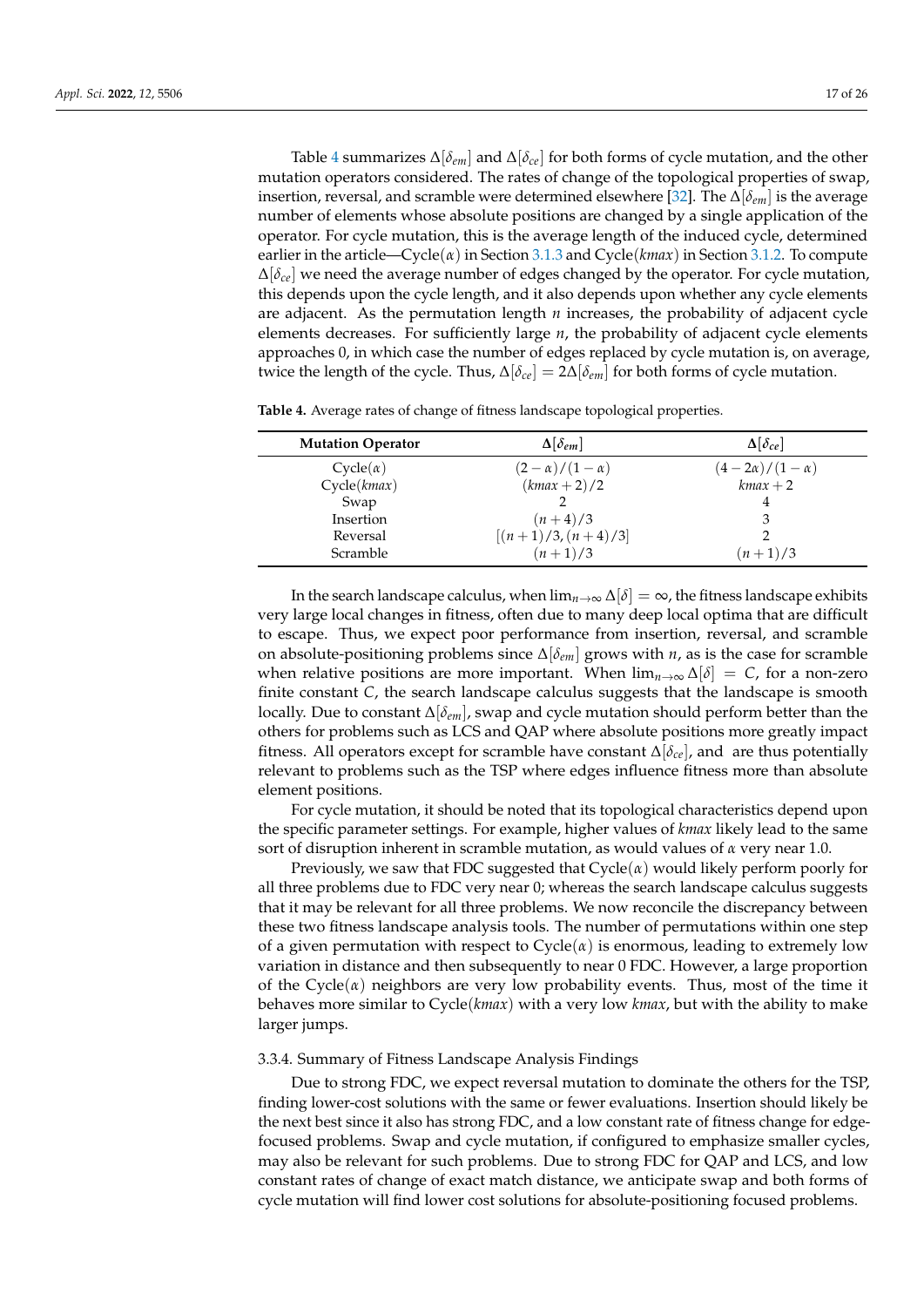# <span id="page-17-0"></span>**4. Results**

We experimentally compare the two forms of cycle mutation with commonly encountered permutation mutation operators. Our experiments are implemented in Java. Our test machine is a Windows 10 PC, with an AMD A10-5700 3.4 GHz CPU, and 8 GB memory. The code is compiled with OpenJDK 17.0.2 for a Java 11 target, and runs on an OpenJDK 64-bit Server VM Temurin-17.0.2+8. The code is open source, licensed via the GPL 3.0, and available on GitHub at <https://github.com/cicirello/cycle-mutation-experiments> (accessed on 26 May 2022), and includes the code to analyze the experiment data and to generate the figures.

In the experiments, we apply each of the mutation operators within both a  $(1 + 1)$ -EA as well as in an SA. In a  $(\mu + \lambda)$ -EA [\[15\]](#page-23-5), the population size is  $\mu$ ,  $\lambda$  offspring are created in each generation, and the best  $\mu$  individuals from the combination of parents and offspring survive into the next generation. The  $(1 + 1)$ -EA is commonly used in experimental studies. We employ it here since it removes the impact of choice of selection operator and crossover operator, and also eliminates many parameters such as population size, mutation rate, etc. Additionally, it supports a more direct comparison with the non-population approach of SA. For the SA, we use the parameter-free Self-Tuning Lam Annealing [\[75\]](#page-25-16) that adaptively adjusts the temperature parameter based on problem-solving feedback.

We consider three cases of Cycle(*kmax*) mutation, including Cycle(3), Cycle(4), and Cycle(5); and three cases of Cycle(*α*) mutation, including Cycle(0.25), Cycle(0.5), and Cycle(0.75). All results are 50 run averages. We use run lengths  $\{10^2, 10^3, 10^4, 10^5, 10^6, 10^7\}$  in number of evaluations. We test significance with the Wilcoxon rank sum test. The results on the TSP, QAP, and LCS are presented in Section [4.1,](#page-17-1) Section [4.2](#page-18-0) and Section [4.3,](#page-19-0) respectively.

## <span id="page-17-1"></span>*4.1. TSP Results*

Each of the 50 TSP instances consists of 100 cities. An instance is defined by a random distance matrix, such that the distance between cities is a uniformly random integer from the interval [1, 1000]. The results are shown in Figure [2](#page-18-1) with number of evaluations on the horizontal axis at log scale, and average solution cost over 50 runs on the vertical axis.

Consistent with the extremely strong FDC that we earlier observed for reversal mutation for the TSP, we find that reversal is clearly dominant on the 100-city TSP instances within both the EA (Figure [2a](#page-18-1)) and SA (Figure [2b](#page-18-1)), finding lower-cost solutions with fewer evaluations. All comparisons to reversal mutation are extremely statistically significant (e.g., Wilcoxon rank sum test *p*-values very near 0) except for the shortest 100 evaluation runs. For SA, the second-best mutation operator is insertion (results also statistically significant). We earlier saw that insertion had the second strongest FDC for the TSP. Swap and the various cases of cycle mutation all find solutions of approximately equivalent cost within the SA, especially for very long run lengths.

The EA comparison (Figure [2a](#page-18-1)) is a bit more interesting. Although for mid-length runs, insertion is second-best at statistically significant levels, the various cases of cycle mutation surpass insertion mutation for the longest runs. Insertion mutation exhibits a premature convergence effect, converging to a significantly suboptimal solution  $10^5$  evaluations into the EA runs, as does swap. However, cycle mutation continues to find lower-cost solutions, overtaking insertion mutation. The convergence effect in the EA is due to the smaller neighborhoods of swap and insertion, leading to greater impact of local optima. Cycle mutation has a larger neighborhood so better avoids this, continuing to show progress. In fact, even though we saw near-zero FDC for Cycle(*α*), all cases of Cycle(*α*) continue to make progress, although converging at a slower rate than reversal.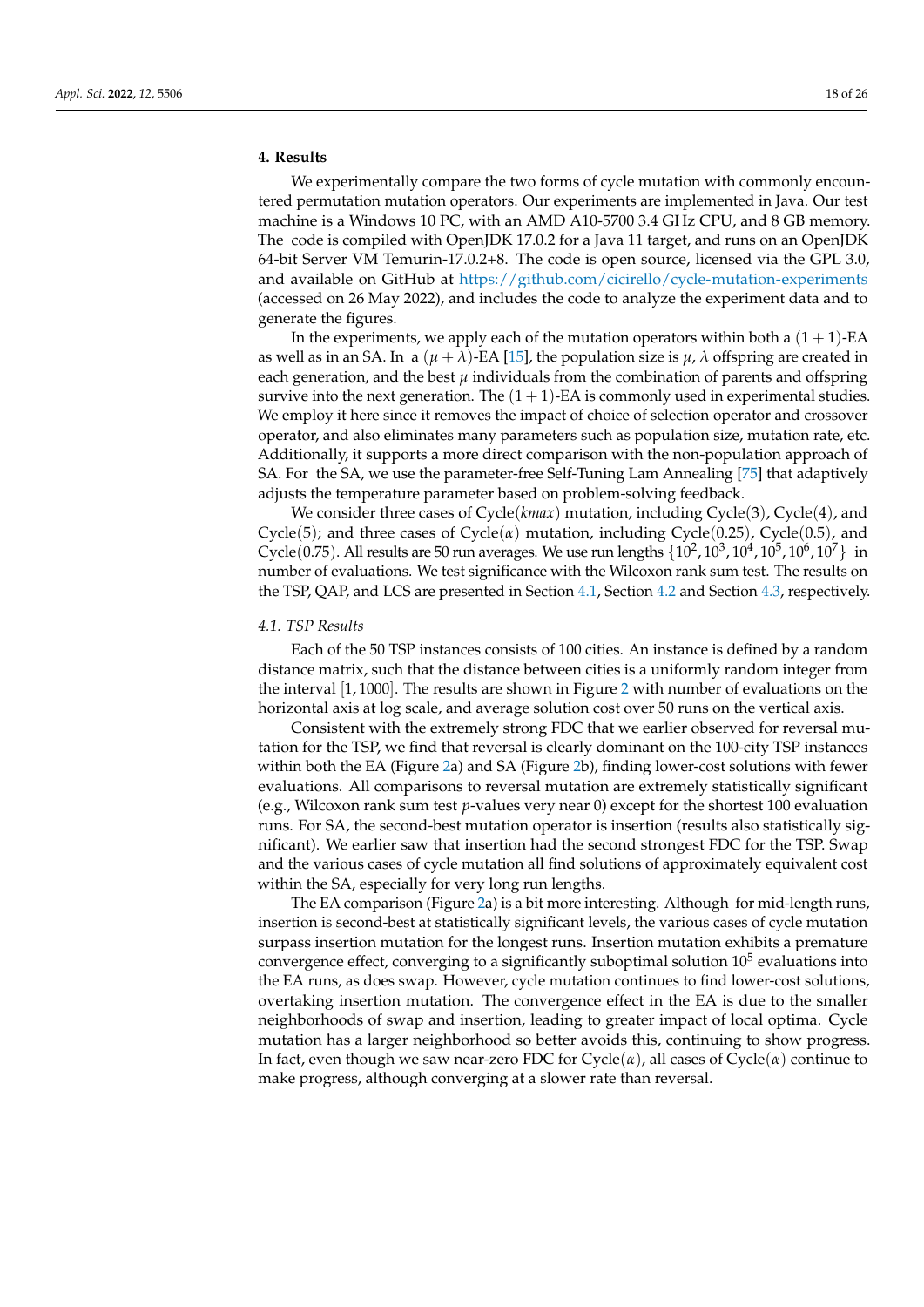

<span id="page-18-1"></span>

**Figure 2.** Results on the TSP for (**a**)  $(1 + 1)$ -EA, and (**b**) SA.

# <span id="page-18-0"></span>*4.2. QAP Results*

Each of the 50 QAP instances consists of a 50 by 50 cost matrix and a 50 by 50 distance matrix, with integer costs and distances generated uniformly at random from [1, 50].

The results are visualized in Figure [3.](#page-19-1) We earlier saw that FDC suggested that swap, Cycle(3), and Cycle(4) would likely perform better than the others, while the search landscape calculus suggested that swap and all forms of cycle mutation are appropriate for the QAP. Consistent with the fitness landscape analysis, scramble, reversal, and insertion all perform poorly for QAP within both the EA and SA. For the longest SA runs (Figure [3b](#page-19-1)), there is little difference in solution cost among swap and the various cases of cycle mutation. For runs of  $10^4$  to  $10^5$  SA evaluations, swap and Cycle $(0.25)$  find solutions with lower values of the cost function than the others at statistically significant levels.

The EA results are especially interesting (Figure [3a](#page-19-1)). Swap suffers from a premature convergence effect at  $10^4$  evaluations, while all cycle mutation cases continue to make substantial progress, minimizing the cost function. Furthermore, Cycle(0.25) and Cycle(3)'s rates of convergence are equivalent to swap up to that point. The superior convergence effect is attributed to cycle mutation's larger neighborhood, especially in the case of Cycle(*α*). We do not see the same behavior with SA (Figure [3b](#page-19-1)) because SA has a built-in way of handling local optima, allowing swap to continue to improve solution quality despite swap's much smaller local neighborhood.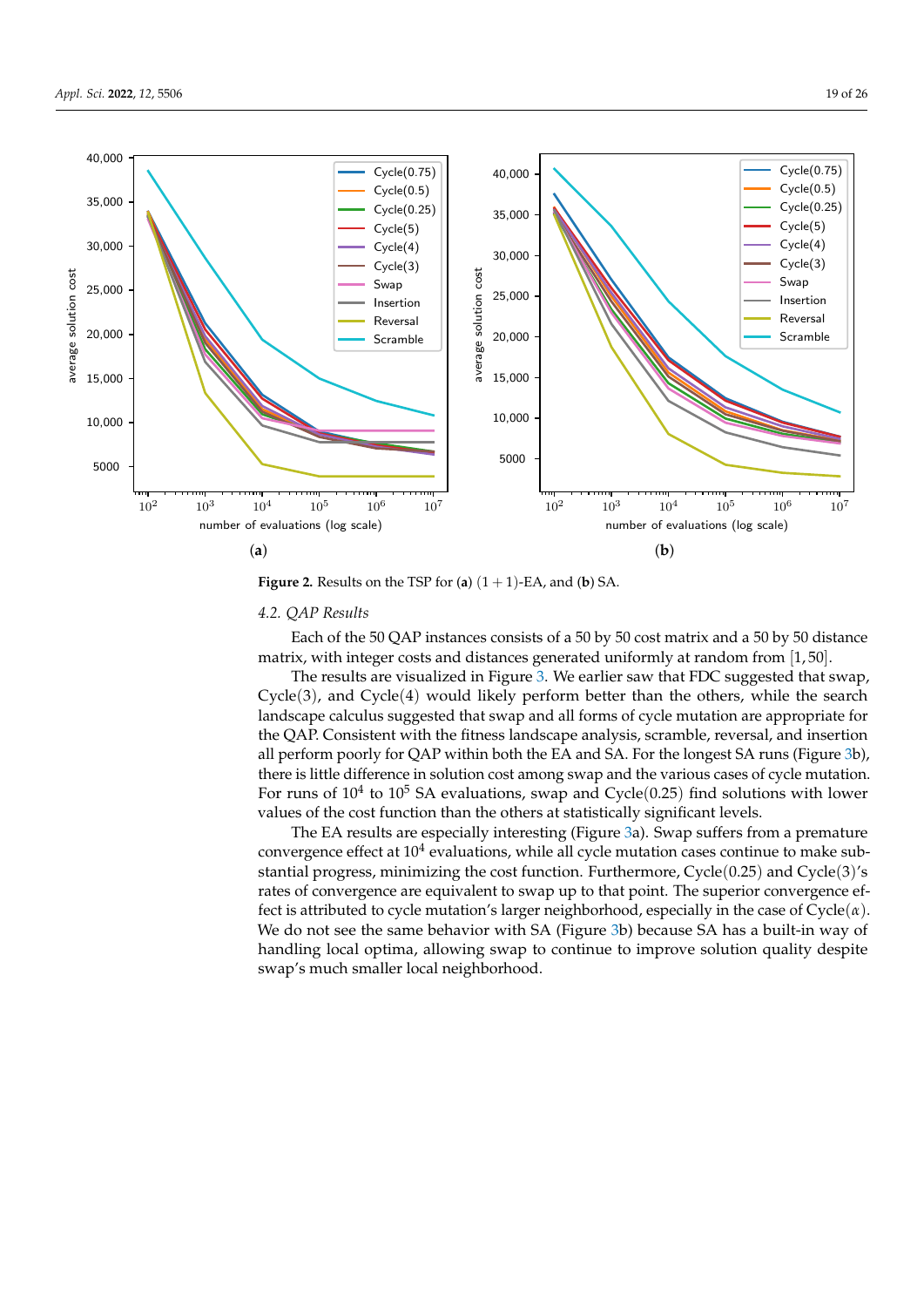<span id="page-19-1"></span>

**Figure 3.** Results on the QAP for (**a**)  $(1 + 1)$ -EA, and (**b**) SA.

## <span id="page-19-0"></span>*4.3. LCS Results*

Consider two sets of experiments with the LCS problem, one with random graphs and the other with strongly regular graphs. In the random graph case, we have 50 instances, each consisting of a pair of randomly generated isomorphic graphs. We use pairs of isomorphic graphs so that each problem instance has a known optimal solution. That is, the largest common subgraph is simply the graph itself. Each graph has 50 vertexes and edge density 0.5, which means that the probability of each possible edge is 0.5. Thus, each graph has 50 vertexes, and the expected number of edges is  $0.5 \times 50 \times 49/2 = 612.5$ . The second graph for each instance is formed by relabeling the vertexes randomly.

We use generalized Petersen graph *G*(25, 2) for the strongly regular case. General-ized Petersen graph [\[76\]](#page-25-17) *G*(*n*,*k*) has 2*n* vertexes *V* = { $u_0, u_1, \ldots, u_{n-1}, v_0, v_1, \ldots, v_{n-1}$ }, and 3*n* edges  $E = \{(u_i, v_i) | 0 \le i < n\} \cup \{(u_i, u_{i+1 \mod n}) | 0 \le i < n\} \cup \{(v_i, v_{i+k \mod n}) | 0 \le i < n\}$  $0 \le i < n$ . The original Petersen graph (Figure [1\)](#page-14-1) is  $G(5, 2)$ . Figure [4](#page-20-0) shows a generalized Petersen graph *G*(25, 2) that has 50 vertexes and 75 edges. We again average over 50 runs, but in this case, each instance consists of graph *G*(25, 2) and a second graph isomorphic to it that is formed by randomly relabeling the vertexes.

LCS is a maximization problem; however, for consistency we transform it to a minimization problem. Since each instance is a pair of isomorphic graphs, the LCS has |*E*| edges, where *E* is the edge set. Thus, redefine LCS to minimize the cost of permutation *p*:  $C(p) = |E| - |E'|$ , where *E'* is the edge set of the subgraph implied by vertex mapping *p*.

The results are in Figure [5](#page-20-1) (random graphs) and Figure [6](#page-21-1) (strongly regular graphs). For SA and random graphs (Figure [5b](#page-20-1)), scramble, insertion, and reversal all perform very poorly compared with the others. Cycle(5) and Cycle(0.75) are inferior to the other cycle mutation cases for the longest runs at statistically significant levels. Within an EA for random graphs (Figure [5a](#page-20-1)), the behavior is similar to that of the QAP. Swap exhibits a premature convergence effect, while cycle mutation finds increasingly lower cost solutions. Cycle(3) also prematurely converges at 10<sup>6</sup> evaluations, while cycle mutation configured with a larger neighborhood continues to improve solution cost beyond that point. Cycle $(0.25)$  is best at statistically significant levels for the  $10^7$  evaluation runs.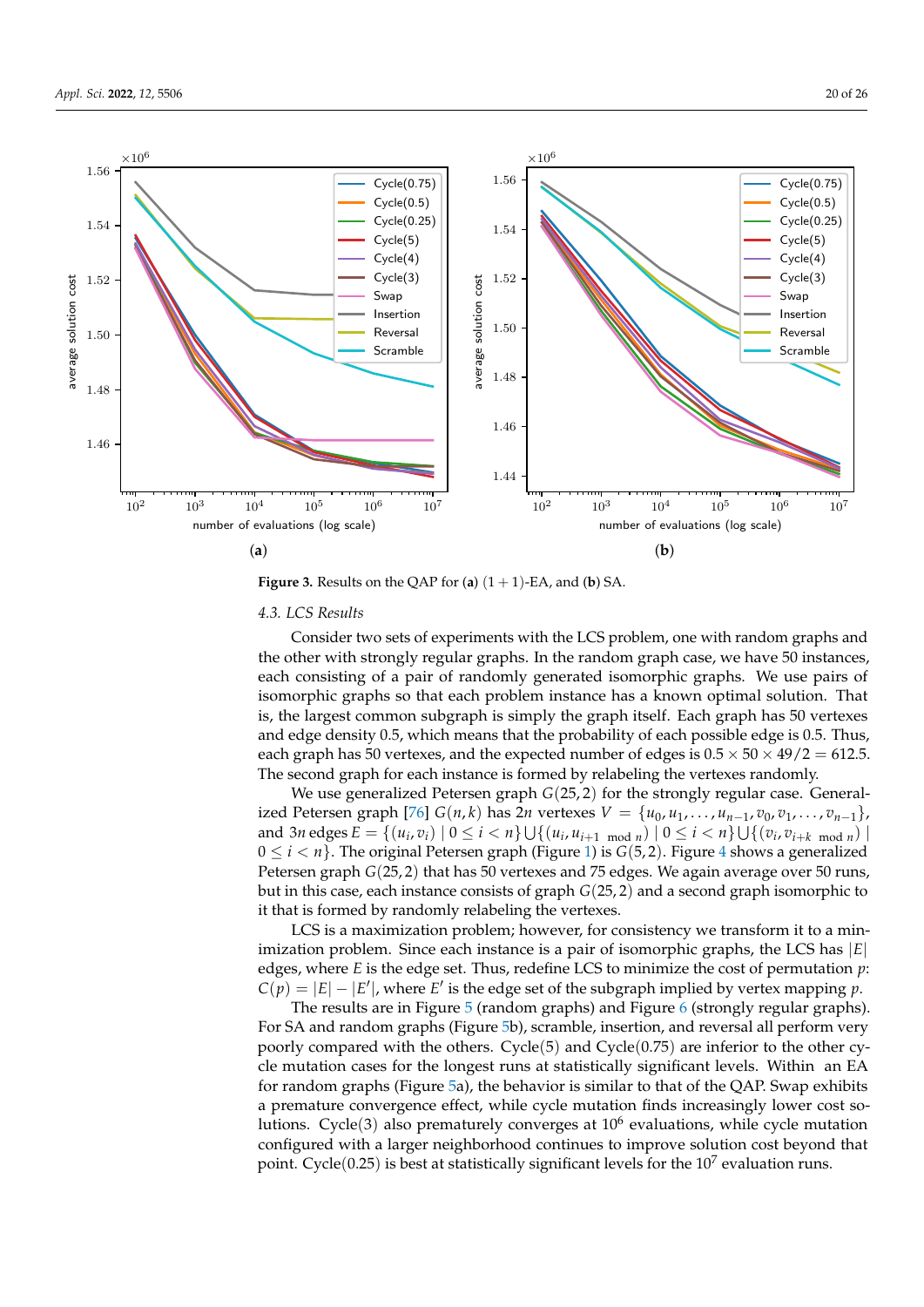<span id="page-20-0"></span>

**Figure 4.** The generalized Petersen graph, *G*(25, 2), a strongly regular graph.

<span id="page-20-1"></span>These results are consistent with the fitness landscape analysis. First, FDC suggested that swap,  $Cycle(3)$ , and  $Cycle(5)$  were best suited to the problem, followed by  $Cycle(4)$ and insertion. The FDC analysis was likely misled with respect to insertion mutation due to the small size of the instance used in the FDC analysis, which is likely why we find insertion performing poorly on the larger instance. This is consistent with the search landscape calculus analysis which suggests that swap and cycle mutation are both well suited to the problem, and that the other operators, including insertion, are not. The  $Cycle(0.25)$  is most effective within longer runs of the EA due to the combination of small average change (average cycle length of 2.33) and very large neighborhood size. Within SA, cycle mutation is neither better nor worse than swap, converging at the same rate.



**Figure 5.** Results on the LCS problem with random graphs for (**a**) (1 + 1)-EA, and (**b**) SA.

Observe that the strongly regular graph results (Figure [6\)](#page-21-1) are similar to those of random graphs, but are more pronounced. For example, in an EA (Figure [6a](#page-21-1)), swap and Cycle(3) prematurely converge, while Cycle(4) and Cycle(5) exhibit superior convergence effect,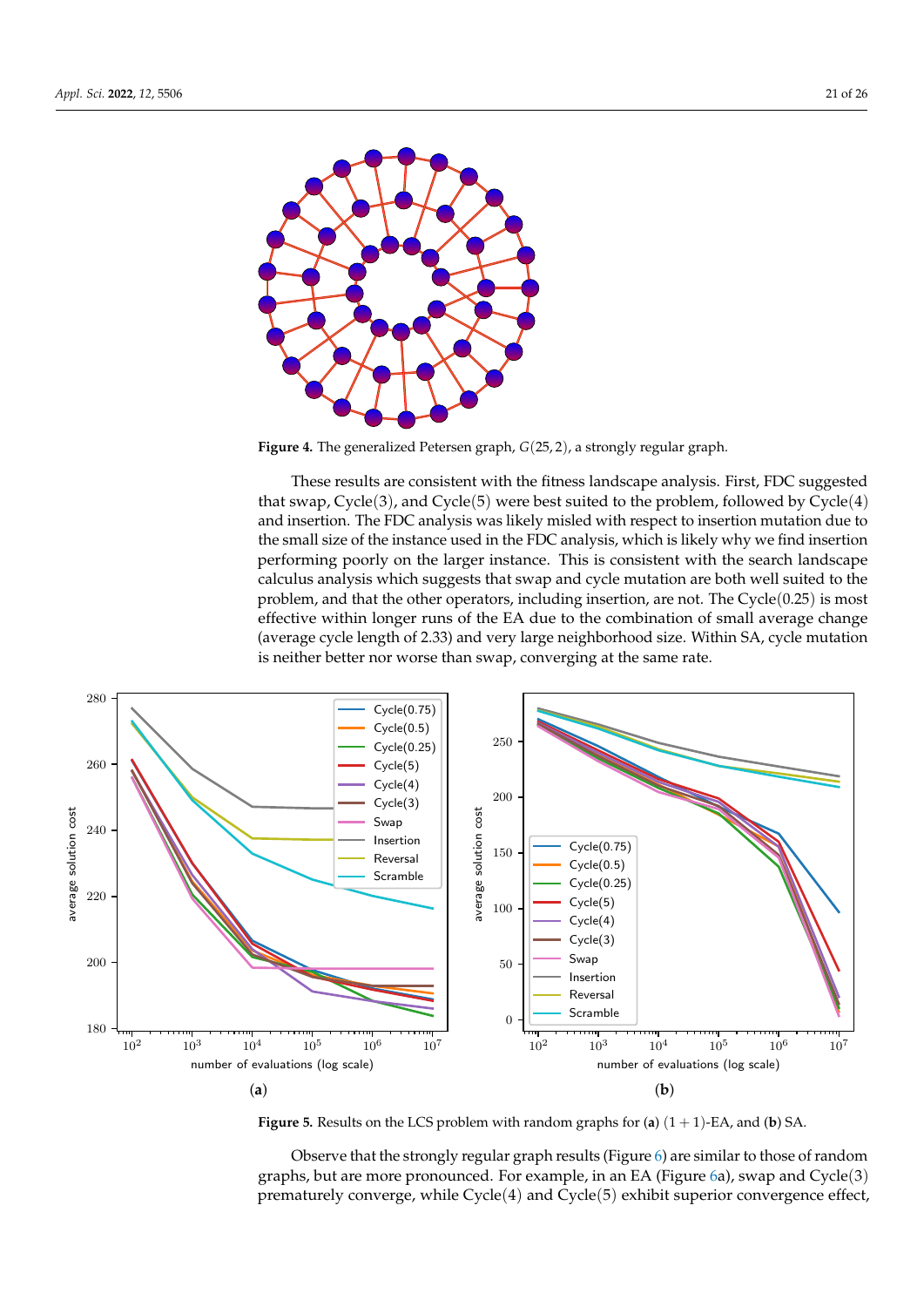

<span id="page-21-1"></span>outperforming all others at statistically significant levels from  $10^4$  evaluations onward, but differences between them are not significant.

**Figure 6.** Results on the LCS problem with strongly regular graphs for (**a**) (1 + 1)-EA, and (**b**) SA.

# <span id="page-21-0"></span>**5. Discussion and Conclusions**

In this paper, we proposed a new mutation operator for use by EA and other related algorithms, such as SA, when evolving permutations. This new operator is called cycle mutation, and includes two variations: Cycle(*α*) and Cycle(*kmax*). Cycle mutation induces a random permutation cycle. The difference between the two operators is in how the cycle length is chosen. The Cycle(*kmax*) operator has a small maximum cycle length, while Cycle( $\alpha$ ) does not impose any maximum cycle length. Thus, Cycle( $\alpha$ ) has a significantly larger neighborhood size, while retaining a low average cycle length.

The runtime of cycle mutation in the worst case is linear, similar to insertion, reversal, and scramble mutation; but unlike those operators, cycle mutation's average runtime is constant. Therefore, the computational time to use cycle mutation within an EA is little more than that of the constant time swap. Helping to achieve this efficient runtime, cycle mutation relies on a new algorithm for sampling *k* elements from an *n* element set, called insertion sampling, which is faster than existing alternatives for low *k*.

The fitness landscape analysis showed that cycle mutation is well suited to permutation problems such as the QAP and LCS, where absolute positions more greatly impact fitness than relative ordering. The fitness landscape analysis also showed that cycle mutation may be relevant to relative ordering problems such as the TSP, provided cycle length is kept low. While undertaking the fitness landscape analysis, we developed three new measures of permutation distance: cycle distance, *k*-cycle distance, and cycle edit distance.

Validating the fitness landscape analysis, cycle mutation experimentally outperformed the others for QAP and LCS within an EA, especially for long runs, finding lower-cost solutions with fewer evaluations. Furthermore, while swap suffers from a premature convergence effect due to small neighborhood, cycle mutation continues to make optimization progress even for the longest runs; and the  $Cycle(\alpha)$  form of cycle mutation is especially good at managing local optima, due to its very large neighborhood size enabling it to make large jumps when necessary. Thus, Cycle(*α*) exhibits superior convergence effect.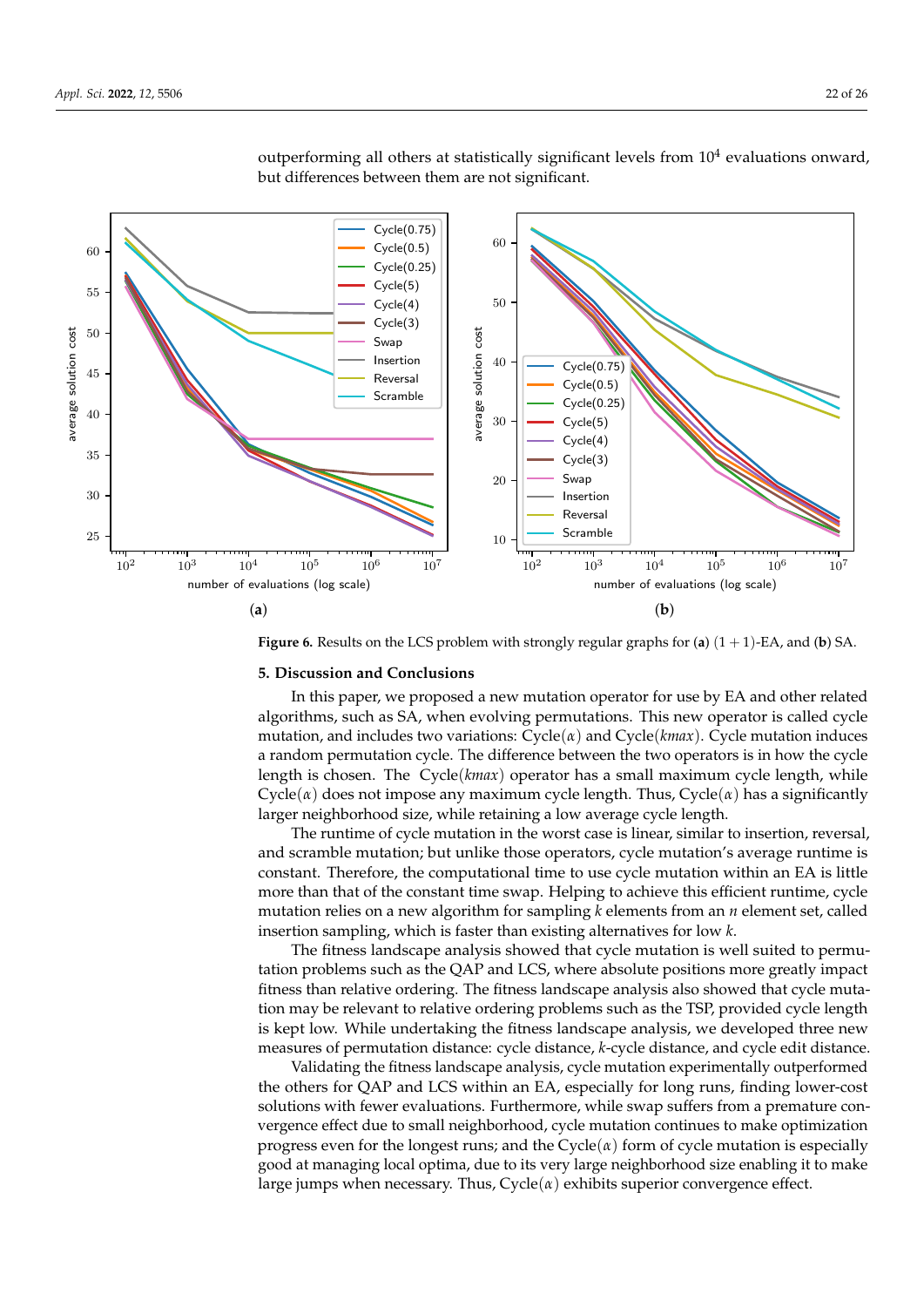Cycle mutation does have limitations. Cycle mutation does not show any advantage within SA, although its rate of convergence is similar to that of swap in SA so it may be worth considering for SA nonetheless. Additionally, within an EA, Cycle(*kmax*) may exhibit a premature convergence effect for some problems if *kmax* is set too low, such as what we saw with  $Cycle(3)$  for the LCS. However,  $Cycle(\alpha)$  overcomes this limitation.

Our Java implementations of cycle mutation are integrated into an open source library, Chips-n-Salsa [\[30\]](#page-23-19), and our Java implementations of cycle distance, *k*-cycle distance, and cycle edit distance are integrated into the open source JavaPermutationTools [\[31\]](#page-23-20) library. By disseminating the implementations in open source libraries, we hope to contribute not only to the research literature, but also to the state of practice. Additionally, all of the code to reproduce the experiments, and to analyze the results, is available in a GitHub repository, <https://github.com/cicirello/cycle-mutation-experiments> (accessed on 26 May 2022).

**Funding:** This research received no external funding.

**Institutional Review Board Statement:** Not applicable.

**Informed Consent Statement:** Not applicable.

**Data Availability Statement:** All experiment data (raw and post-processed) are available on GitHub: <https://github.com/cicirello/cycle-mutation-experiments> (accessed on 26 May 2022), which also includes all source code of our experiments, as well as instructions for compiling and running the experiments.

**Conflicts of Interest:** The author declares no conflict of interest.

# **Abbreviations**

The following abbreviations are used in this manuscript:

- CX Cycle crossover
- EA Evolutionary algorithm
- ES Evolution strategies
- FDC Fitness distance correlation
- GA Genetic algorithm
- LCS Largest common subgraph
- QAP Quadratic assignment problem
- SA Simulated annealing
- TSP Traveling salesperson problem

# **References**

- <span id="page-22-0"></span>1. Mitchell, M. *An Introduction to Genetic Algorithms*; MIT Press: Cambridge, MA, USA, 1998.
- <span id="page-22-1"></span>2. Beyer, H. *The Theory of Evolution Strategies*; Natural Computing Series; Springer: Berlin/Heidelberg, Germany, 2013.
- <span id="page-22-2"></span>3. Langdon, W.; Poli, R. *Foundations of Genetic Programming*; Springer: Berlin/Heidelberg, Germany, 2013.
- <span id="page-22-3"></span>4. Cuéllar, M.; Gómez-Torrecillas, J.; Lobillo, F.; Navarro, G. Genetic algorithms with permutation-based representation for computing the distance of linear codes. *Swarm Evol. Comput.* **2021**, *60*, 100797. [\[CrossRef\]](http://doi.org/10.1016/j.swevo.2020.100797)
- 5. Koohestani, B. A crossover operator for improving the efficiency of permutation-based genetic algorithms. *Expert Syst. Appl.* **2020**, *151*, 113381. [\[CrossRef\]](http://dx.doi.org/10.1016/j.eswa.2020.113381)
- 6. Shabash, B.; Wiese, K.C. PEvoSAT: A Novel Permutation Based Genetic Algorithm for Solving the Boolean Satisfiability Problem. In Proceedings of the 15th Annual Conference on Genetic and Evolutionary Computation, Amsterdam, The Netherlands, 6–10 July 2013; Association for Computing Machinery: New York, NY, USA, 2013; pp. 861–868. [\[CrossRef\]](http://dx.doi.org/10.1145/2463372.2463479)
- <span id="page-22-4"></span>7. Kalita, Z.; Datta, D.; Palubeckis, G. Bi-objective corridor allocation problem using a permutation-based genetic algorithm hybridized with a local search technique. *Soft Comput.* **2019**, *23*, 961–986. [\[CrossRef\]](http://dx.doi.org/10.1007/s00500-017-2807-0)
- <span id="page-22-5"></span>8. Shakya, S.; Lee, B.S.; Di Cairano-Gilfedder, C.; Owusu, G. Spares parts optimization for legacy telecom networks using a permutation-based evolutionary algorithm. In Proceedings of the IEEE Congress on Evolutionary Computation (CEC), Donostia, Spain, 5–8 June 2017; pp. 1742–1748. [\[CrossRef\]](http://dx.doi.org/10.1109/CEC.2017.7969512)
- <span id="page-22-6"></span>9. Mironovich, V.; Buzdalov, M.; Vyatkin, V. Evaluation of Permutation-Based Mutation Operators on the Problem of Automatic Connection Matching in Closed-Loop Control System. In *Recent Advances in Soft Computing and Cybernetics*; Matoušek, R., Kůdela, J., Eds.; Springer International Publishing: Berlin/Heidelberg, Germany, 2021; pp. 41–51. [\[CrossRef\]](http://dx.doi.org/10.1007/978-3-030-61659-5_4)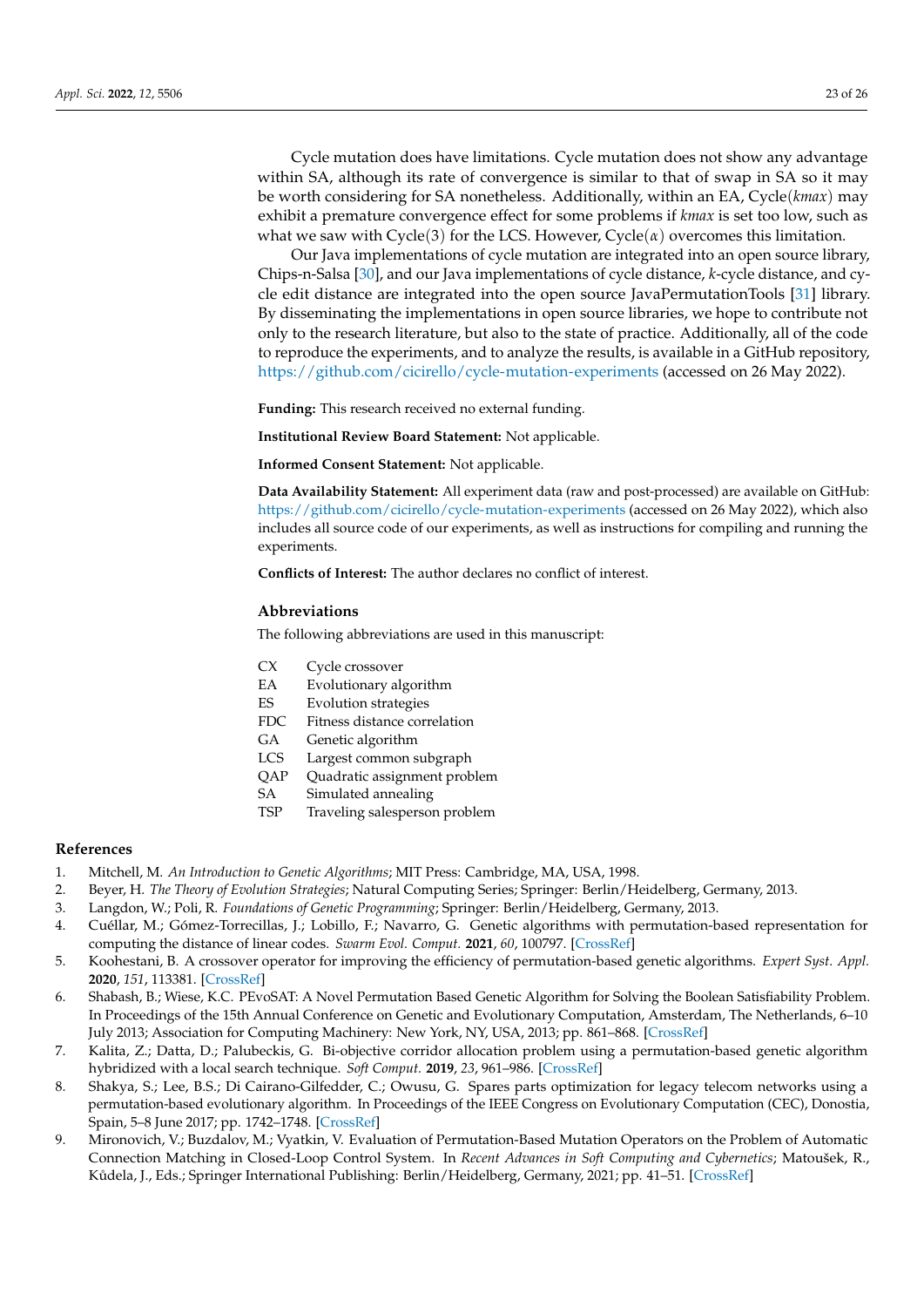- <span id="page-23-0"></span>10. Hinterding, R. Gaussian mutation and self-adaption for numeric genetic algorithms. In Proceedings of the IEEE International Conference on Evolutionary Computation, Perth, WA, Australia, 29 November–1 December 1995; Volume 1, pp. 384–389. [\[CrossRef\]](http://dx.doi.org/10.1109/ICEC.1995.489178)
- <span id="page-23-1"></span>11. Szu, H.; Hartley, R. Nonconvex optimization by fast simulated annealing. *Proc. IEEE* **1987**, *75*, 1538–1540. [\[CrossRef\]](http://dx.doi.org/10.1109/PROC.1987.13916)
- <span id="page-23-2"></span>12. Campos, V.; Laguna, M.; Marti, R. Context-Independent Scatter and Tabu Search for Permutation Problems. *INFORMS J. Comput.* **2005**, *17*, 111–122. [\[CrossRef\]](http://dx.doi.org/10.1287/ijoc.1030.0057)
- <span id="page-23-3"></span>13. Cicirello, V.A. Classification of Permutation Distance Metrics for Fitness Landscape Analysis. In Proceedings of the 11th International Conference on Bio-Inspired Information and Communication Technologies, Pittsburgh, PA, USA, 13–14 March 2019; Springer: New York, NY, USA, 2019; pp. 81–97.\_7. [\[CrossRef\]](http://dx.doi.org/10.1007/978-3-030-24202-2_7)
- <span id="page-23-4"></span>14. Garey, M.R.; Johnson, D.S. *Computers and Intractability: A Guide to the Theory of NP-Completeness*; W. H. Freeman & Co.: New York, NY, USA, 1979.
- <span id="page-23-5"></span>15. Eiben, A.E.; Smith, J.E. *Introduction to Evolutionary Computing*, 2nd ed.; Springer: Berlin/Heidelberg, Germany, 2015.
- <span id="page-23-6"></span>16. Davis, L. Applying Adaptive Algorithms to Epistatic Domains. In Proceedings of the International Joint Conference on Artificial Intelligence, San Francisco, CA, USA, 18–23 August 1985; pp. 162–164.
- <span id="page-23-7"></span>17. Cicirello, V.A. Non-Wrapping Order Crossover: An Order Preserving Crossover Operator that Respects Absolute Position. In Proceedings of the Genetic and Evolutionary Computation Conference, Seattle, WA, USA, 8–12 July 2006; ACM Press: New York, NY, USA, 2006; Volume 2, pp. 1125–1131. [\[CrossRef\]](http://dx.doi.org/10.1145/1143997.1144177)
- <span id="page-23-8"></span>18. Syswerda, G. Schedule Optimization using Genetic Algorithms. In *Handbook of Genetic Algorithms*; Davis, L., Ed.; Van Nostrand Reinhold: New York, NY, USA, 1991.
- <span id="page-23-9"></span>19. Goldberg, D.E.; Lingle, R. Alleles, Loci, and the Traveling Salesman Problem. In Proceedings of the 1st International Conference on Genetic Algorithms, Sheffield, UK, 12–14 September 1995; Lawrence Erlbaum Associates, Inc.: Mahwah, NJ, USA, 1985; pp. 154–159.
- <span id="page-23-10"></span>20. Cicirello, V.A.; Smith, S.F. Modeling GA Performance for Control Parameter Optimization. In *Proceedings of the Genetic and Evolutionary Computation Conference*; Morgan Kaufmann Publishers: San Francisco, CA, USA, 2000; pp. 235–242.
- <span id="page-23-11"></span>21. Bierwirth, C.; Mattfeld, D.; Kopfer, H. On permutation representations for scheduling problems. In *Proceedings of the International Conference on Parallel Problem Solving from Nature*; Springer: Berlin/Heidelberg, Germany, 1996; pp. 310–318.
- <span id="page-23-12"></span>22. Nagata, Y.; Kobayashi, S. Edge Assembly Crossover: A High-Power Genetic Algorithm for the Travelling Salesman Problem. In Proceedings of the International Conference on Genetic Algorithms, East Lansing, MI, USA, 19–23 July 1997; pp. 450–457.
- <span id="page-23-13"></span>23. Watson, J.P.; Ross, C.; Eisele, V.; Denton, J.; Bins, J.; Guerra, C.; Whitley, L.D.; Howe, A.E. The Traveling Salesrep Problem, Edge Assembly Crossover, and 2-opt. In Proceedings of the International Conference on Parallel Problem Solving from Nature, Amsterdam, The Netherlands, 27–30 September 1998; Springer: Berlin/Heidelberg, Germany, 1998; pp. 823–834.
- <span id="page-23-14"></span>24. Oliver, I.M.; Smith, D.J.; Holland, J.R.C. A study of permutation crossover operators on the traveling salesman problem. In Proceedings of the 2nd International Conference on Genetic Algorithms, Cambridge, MA, USA, 1 July 1987; Lawrence Erlbaum Associates, Inc.: Mahwah, NJ, USA, 1987; pp. 224–230.
- <span id="page-23-15"></span>25. Delahaye, D.; Chaimatanan, S.; Mongeau, M. Simulated Annealing: From Basics to Applications. In *Handbook of Metaheuristics*; Gendreau, M., Potvin, J.Y., Eds.; Springer: Berlin/Heidelberg, Germany, 2019; pp. 1–35.\_1. [\[CrossRef\]](http://dx.doi.org/10.1007/978-3-319-91086-4_1)
- 26. Laarhoven, P.J.M.; Aarts, E.H.L. *Simulated Annealing: Theory and Applications*; Kluwer Academic Publishers: Norwell, MA, USA, 1987.
- <span id="page-23-16"></span>27. Kirkpatrick, S.; Gelatt, C.D.; Vecchi, M.P. Optimization by Simulated Annealing. *Science* **1983**, *220*, 671–680. [\[CrossRef\]](http://dx.doi.org/10.1126/science.220.4598.671)
- <span id="page-23-17"></span>28. Jones, T.; Forrest, S. Fitness Distance Correlation as a Measure of Problem Difficulty for Genetic Algorithms. In Proceedings of the 6th International Conference on Genetic Algorithms, Pittsburgh, PA, USA, 15–19 July 1995; Morgan Kaufmann: San Francisco, CA, USA, 1995; pp. 184–192.
- <span id="page-23-18"></span>29. National Academies of Sciences, Engineering, and Medicine. *Reproducibility and Replicability in Science*; The National Academies Press: Washington, DC, USA, 2019. [\[CrossRef\]](http://dx.doi.org/10.17226/25303)
- <span id="page-23-19"></span>30. Cicirello, V.A. Chips-n-Salsa: A Java Library of Customizable, Hybridizable, Iterative, Parallel, Stochastic, and Self-Adaptive Local Search Algorithms. *J. Open Source Softw.* **2020**, *5*, 2448. [\[CrossRef\]](http://dx.doi.org/10.21105/joss.02448)
- <span id="page-23-20"></span>31. Cicirello, V.A. JavaPermutationTools: A Java Library of Permutation Distance Metrics. *J. Open Source Softw.* **2018**, *3*, 950. [\[CrossRef\]](http://dx.doi.org/10.21105/joss.00950)
- <span id="page-23-21"></span>32. Cicirello, V.A. The Permutation in a Haystack Problem and the Calculus of Search Landscapes. *IEEE Trans. Evol. Comput.* **2016**, *20*, 434–446. [\[CrossRef\]](http://dx.doi.org/10.1109/TEVC.2015.2477284)
- <span id="page-23-22"></span>33. Knuth, D.E. *The Art of Computer Programming, Volume 1, Fundamental Algorithms*, 3rd ed.; Addison Wesley: Boston, MA, USA, 1997.
- <span id="page-23-23"></span>34. Junior Mele, U.; Maria Gambardella, L.; Montemanni, R. Machine Learning Approaches for the Traveling Salesman Problem: A Survey. In Proceedings of the 8th International Conference on Industrial Engineering and Applications, Barcelona, Spain, 8–11 January 2021; ACM: New York, NY, USA, 2021; pp. 182–186. [\[CrossRef\]](http://dx.doi.org/10.1145/3463858.3463869)
- <span id="page-23-24"></span>35. Mele, U.J.; Chou, X.; Gambardella, L.M.; Montemanni, R. Reinforcement Learning and Additional Rewards for the Traveling Salesman Problem. In Proceedings of the 8th International Conference on Industrial Engineering and Applications, Barcelona, Spain, 8–11 January 2021; ACM: New York, NY, USA, 2021; pp. 198–204. [\[CrossRef\]](http://dx.doi.org/10.1145/3463858.3463885)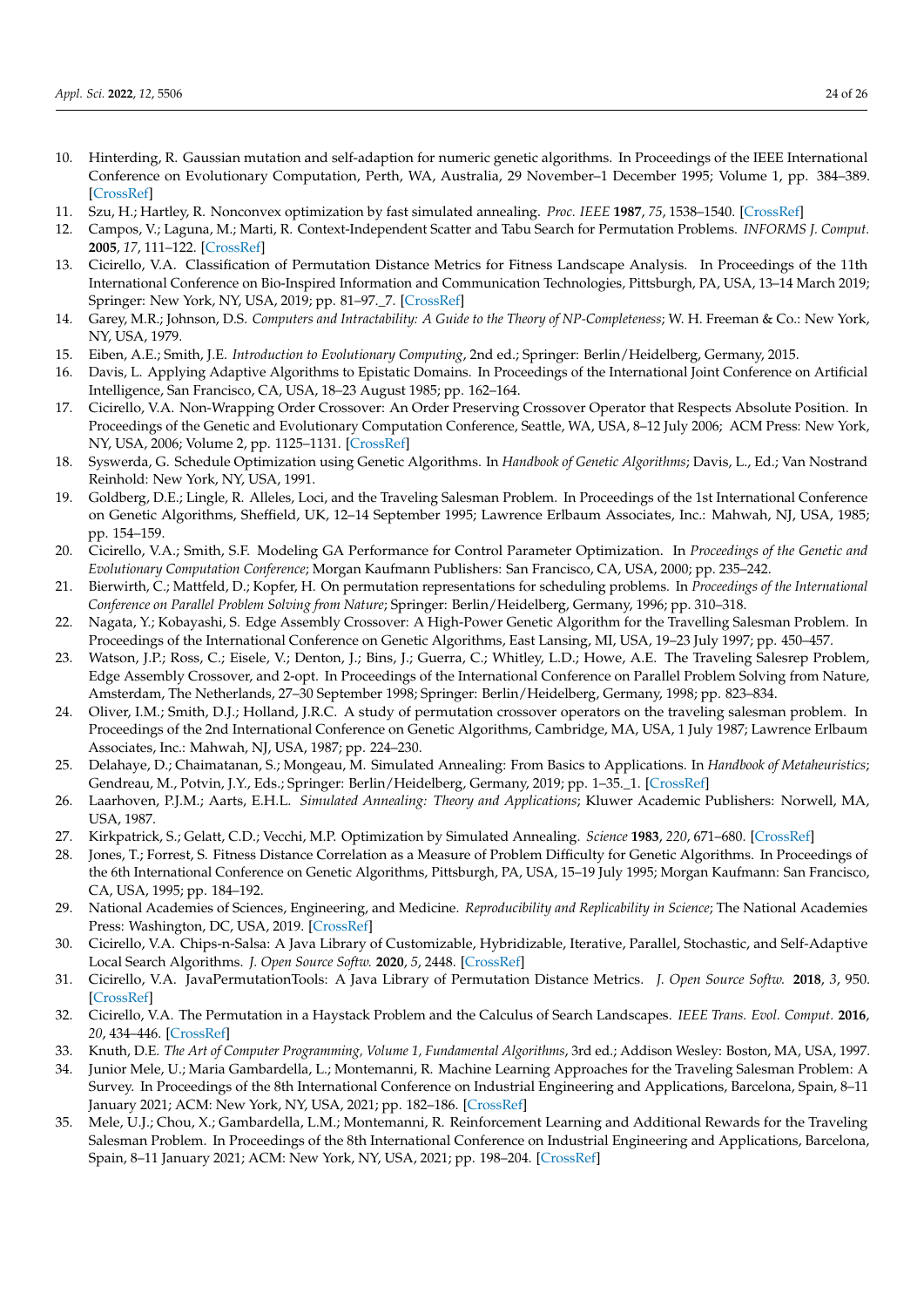- <span id="page-24-0"></span>36. Wang, R.L.; Gao, S. A Co-Evolutionary Hybrid ACO for Solving Traveling Salesman Problem. In Proceedings of the 5th International Conference on Computer Science and Application Engineering, Virtual Conference, Sanya, China, 19–21 October 2021; ACM: New York, NY, USA, 2021; pp. 1–4.
- <span id="page-24-1"></span>37. Dinh, Q.T.; Do, D.D.; Hà, M.H. Ants Can Solve the Parallel Drone Scheduling Traveling Salesman Problem. In Proceedings of the Genetic and Evolutionary Computation Conference, Lille, France, 10–14 July 2021; ACM: New York, NY, USA, 2021; pp. 14–21. [\[CrossRef\]](http://dx.doi.org/10.1145/3449639.3459342)
- <span id="page-24-2"></span>38. Varadarajan, S.; Whitley, D. A Parallel Ensemble Genetic Algorithm for the Traveling Salesman Problem. In Proceedings of the Genetic and Evolutionary Computation Conference, Lille, France, 10–14 July 2021; ACM: New York, NY, USA, 2021; pp. 636–643. [\[CrossRef\]](http://dx.doi.org/10.1145/3449639.3459281)
- <span id="page-24-3"></span>39. Nagata, Y. High-Order Entropy-Based Population Diversity Measures in the Traveling Salesman Problem. *Evol. Comput.* **2020**, *28*, 595–619. [\[CrossRef\]](http://dx.doi.org/10.1162/evco_a_00268)
- <span id="page-24-4"></span>40. Ibada, A.J.; Tuu-Szabo, B.; Koczy, L.T. A New Efficient Tour Construction Heuristic for the Traveling Salesman Problem. In Proceedings of the 5th International Conference on Intelligent Systems, Metaheuristics & Swarm Intelligence, Victoria, Seychelles, 10–11 April 2021; ACM: New York, NY, USA, 2021; pp. 71–76. [\[CrossRef\]](http://dx.doi.org/10.1145/3461598.3461610)
- <span id="page-24-5"></span>41. Dell'Amico, M.; Montemanni, R.; Novellani, S. A Random Restart Local Search Matheuristic for the Flying Sidekick Traveling Salesman Problem. In Proceedings of the 8th International Conference on Industrial Engineering and Applications, Barcelona, Spain, 8–11 January 2021; ACM: New York, NY, USA, 2021; pp. 205–209. [\[CrossRef\]](http://dx.doi.org/10.1145/3463858.3463866)
- 42. Gao, Y.; Shen, Y.; Yang, Z.; Chen, D.; Yuan, M. Immune Optimization Algorithm for Traveling Salesman Problem Based on Clustering Analysis and Self-Circulation. In Proceedings of the 3rd International Conference on Advanced Information Science and System, Sanya, China, 26–28 November 2021; ACM: New York, NY, USA, 2021. [\[CrossRef\]](http://dx.doi.org/10.1145/3503047.3503056)
- <span id="page-24-9"></span>43. Tong, B.; Wang, J.; Wang, X.; Zhou, F.; Mao, X.; Zheng, W. Optimal Route Planning for Truck–Drone Delivery Using Variable Neighborhood Tabu Search Algorithm. *Appl. Sci.* **2022**, *12*, 529. [\[CrossRef\]](http://dx.doi.org/10.3390/app12010529)
- 44. Qamar, M.S.; Tu, S.; Ali, F.; Armghan, A.; Munir, M.F.; Alenezi, F.; Muhammad, F.; Ali, A.; Alnaim, N. Improvement of Traveling Salesman Problem Solution Using Hybrid Algorithm Based on Best-Worst Ant System and Particle Swarm Optimization. *Appl. Sci.* **2021**, *11*, 4780. [\[CrossRef\]](http://dx.doi.org/10.3390/app11114780)
- <span id="page-24-6"></span>45. Rico-Garcia, H.; Sanchez-Romero, J.L.; Jimeno-Morenilla, A.; Migallon-Gomis, H. A Parallel Meta-Heuristic Approach to Reduce Vehicle Travel Time in Smart Cities. *Appl. Sci.* **2021**, *11*, 818. [\[CrossRef\]](http://dx.doi.org/10.3390/app11020818)
- <span id="page-24-7"></span>46. An, H.C.; Kleinberg, R.; Shmoys, D.B. Approximation Algorithms for the Bottleneck Asymmetric Traveling Salesman Problem. *ACM Trans. Algorithms* **2021**, *17*, 1–12. [\[CrossRef\]](http://dx.doi.org/10.1145/3478537)
- <span id="page-24-8"></span>47. Svensson, O.; Tarnawski, J.; Végh, L.A. A Constant-Factor Approximation Algorithm for the Asymmetric Traveling Salesman Problem. *J. ACM* **2020**, *67*, 1–53. [\[CrossRef\]](http://dx.doi.org/10.1145/3424306)
- <span id="page-24-10"></span>48. Tsilomitrou, O.; Tzes, A. Mobile Data-Mule Optimal Path Planning for Wireless Sensor Networks. *Appl. Sci.* **2022**, *12*, 247. [\[CrossRef\]](http://dx.doi.org/10.3390/app12010247)
- <span id="page-24-11"></span>49. He, L.; Liu, Z.Y.; Liu, M.; Yang, X.; Zhang, F.Y. Quadratic Assignment Problem via a Convex and Concave Relaxations Procedure. In Proceedings of the 3rd International Conference on Robotics, Control and Automation, Chengdu, China, 11–13 August 2018; ACM: New York, NY, USA, 2018; pp. 147–153. [\[CrossRef\]](http://dx.doi.org/10.1145/3265639.3265665)
- 50. Beham, A.; Affenzeller, M.; Wagner, S. Instance-Based Algorithm Selection on Quadratic Assignment Problem Landscapes. In Proceedings of the Genetic and Evolutionary Computation Conference Companion, Berlin, Germany, 15–19 July 2017; ACM: New York, NY, USA, 2017; pp. 1471–1478. [\[CrossRef\]](http://dx.doi.org/10.1145/3067695.3082513)
- 51. Benavides, X.; Ceberio, J.; Hernando, L. On the Symmetry of the Quadratic Assignment Problem through Elementary Landscape Decomposition. In Proceedings of the Genetic and Evolutionary Computation Conference Companion, Lille, France, 10–14 July 2021; ACM: New York, NY, USA, 2021; pp. 1414–1422. [\[CrossRef\]](http://dx.doi.org/10.1145/3449726.3463191)
- 52. Baioletti, M.; Milani, A.; Santucci, V.; Tomassini, M. Search Moves in the Local Optima Networks of Permutation Spaces: The QAP Case. In Proceedings of the Genetic and Evolutionary Computation Conference Companion, Prague, Czech Republic, 13–17 July 2019; ACM: New York, NY, USA, 2019; pp. 1535–1542. [\[CrossRef\]](http://dx.doi.org/10.1145/3319619.3326849)
- 53. Novaes, G.A.S.; Moreira, L.C.; Chau, W.J. Exploring Tabu Search Based Algorithms for Mapping and Placement in NoC-Based Reconfigurable Systems. In Proceedings of the 32nd Symposium on Integrated Circuits and Systems Design, Sao Paulo, Brazil, 26–30 August 2019; ACM: New York, NY, USA, 2019. [\[CrossRef\]](http://dx.doi.org/10.1145/3338852.3339843)
- 54. Thomson, S.L.; Ochoa, G.; Daolio, F.; Veerapen, N. The Effect of Landscape Funnels in QAPLIB Instances. In Proceedings of the Genetic and Evolutionary Computation Conference Companion, Berlin, Germany, 15–19 July 2017; ACM: New York, NY, USA, 2017; pp. 1495–1500. [\[CrossRef\]](http://dx.doi.org/10.1145/3067695.3082512)
- <span id="page-24-12"></span>55. Irurozki, E.; Ceberio, J.; Santamaria, J.; Santana, R.; Mendiburu, A. Algorithm 989: Perm\_mateda: A Matlab Toolbox of Estimation of Distribution Algorithms for Permutation-Based Combinatorial Optimization Problems. *ACM Trans. Math. Softw.* **2018**, *44*, 47. [\[CrossRef\]](http://dx.doi.org/10.1145/3206429)
- <span id="page-24-13"></span>56. Cicirello, V.A.; Regli, W.C. An Approach to a Feature-based Comparison of Solid Models of Machined Parts. *Artif. Intell. Eng. Des. Anal. Manuf.* **2002**, *16*, 385–399. [\[CrossRef\]](http://dx.doi.org/10.1017/S0890060402165048)
- <span id="page-24-14"></span>57. Chen, J.; Zaman, M.; Makris, Y.; Blanton, R.D.S.; Mitra, S.; Schafer, B.C. DECOY: Deflection-Driven HLS-Based Computation Partitioning for Obfuscating Intellectual Property. In Proceedings of the 57th ACM/EDAC/IEEE Design Automation Conference, Virtual Conference, 20–24 July 2020; IEEE Press: Piscataway, NJ, USA, 2020; pp. 1–6.